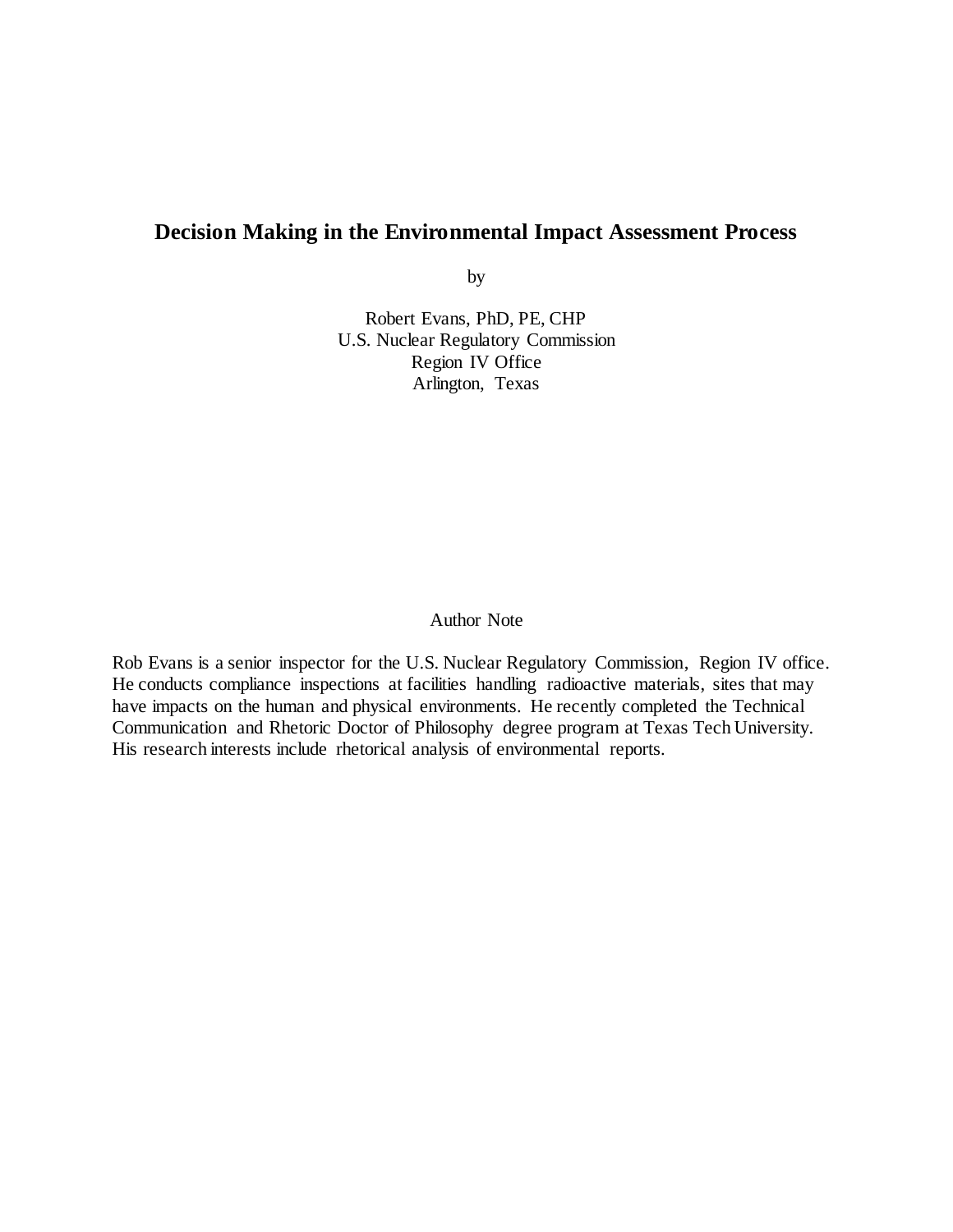#### **Decision Making in the Environmental Impact Assessment Process**

*Making a decision is like standing at the proverbial fork in the road. One cannot stand still, one cannot take both forks, and one cannot be sure in advance which fork will prove to be the right path. Frans H. van Eemeren et al.*

#### **Introduction**

This essay analyzes the decision-making processes used by government agencies to approve or reject projects that have significant impacts on the environment. One may believe that an agency will use a well-defined procedural process for making decisions, but in reality, various internal and external factors have greater influences over the decision maker. This essay examines some of the real-life inputs into the decision-making process and analyzes the results of three agency decisions that affected the environment.

To begin with, I will describe some of the basic requirements for decision making as provided in the implementing regulations for the National Environmental Policy Act (NEPA). I will also discuss several academic observations about decision making with an emphasis on environmental assessments. I present three case studies involving different projects that were analyzed by government agencies using the Environmental Impact Statement (EIS) process. For each example, I provide an overview of the project and the significant issues as documented in the respective EISs. I also describe the agencies' final decisions and the reasons given for each decision. I plan to demonstrate that government agencies tend to elevate social, cultural, and political concerns over the natural environment. In addition, I plan to demonstrate that unique factors influenced the decision maker in each situation.

In the next section, I describe some of the regulatory requirements for environmental decision-making.

#### **Regulatory Requirements**

In response to the 1960s environmental movement and several high-profile pollution incidents, the U.S. Congress passed NEPA in 1969. President Nixon signed NEPA into law on January 1, 1970. The Act created new requirements for assessing government-sponsored activities that have significant impacts on the environment. According to Diori Kreske (1996), the U.S. Congress intended for NEPA to create a balance—a productive harmony—between environmental resources and people.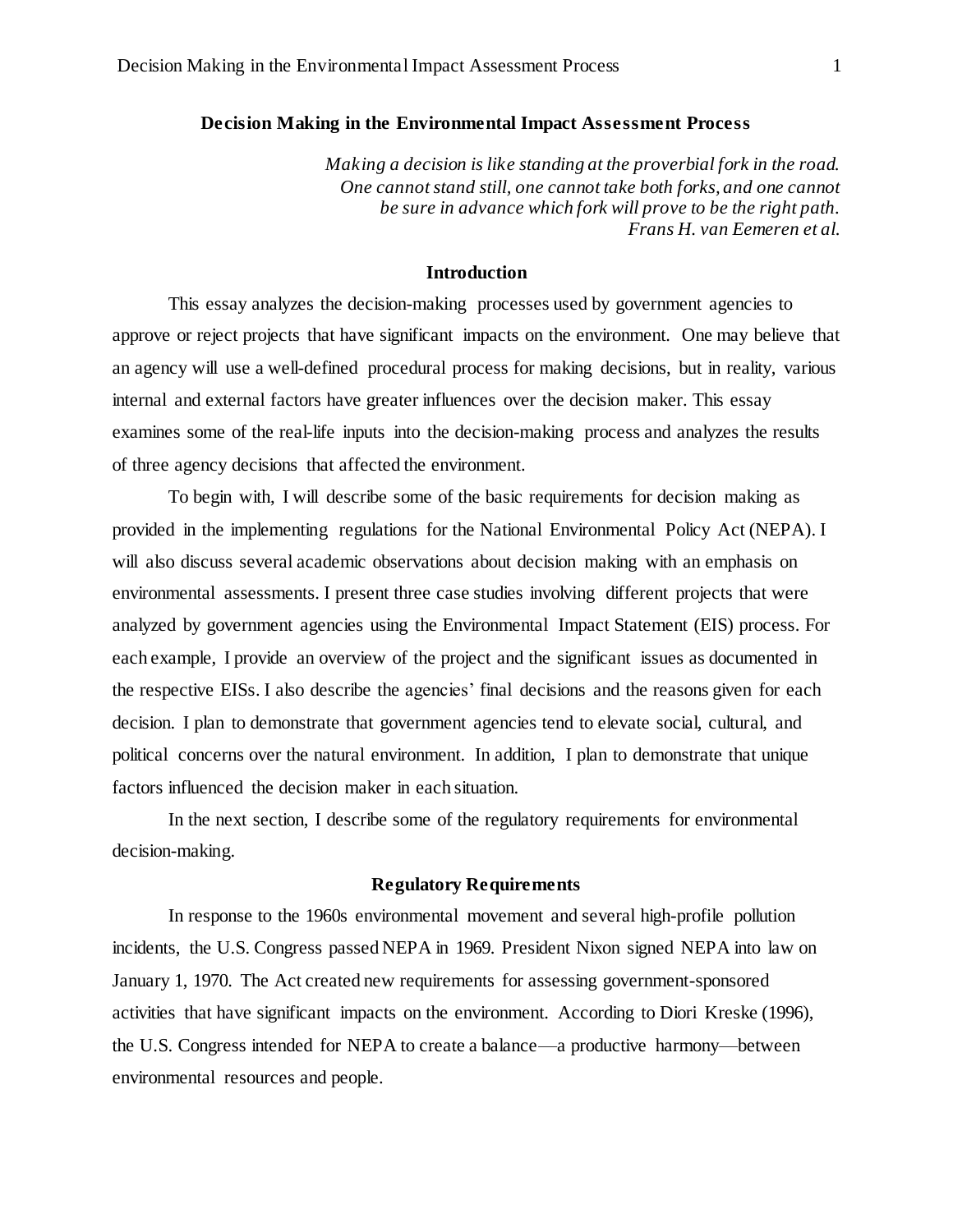The Act has two main goals. First, agencies have to consider the environmental impacts of a proposed action before making a decision. Second, an agency has to inform the public that it considered these environmental impacts during its decision-making process. It is important to point out that NEPA does not require agencies to elevate environmental concerns over other appropriate political, economic, and social considerations. Rather, NEPA only requires agencies to take a hard look at the environmental consequences of a proposed action before implementing the action. Although Congress designed NEPA to achieve environmentally positive results through a compulsory procedural mechanism, NEPA simply prohibits uninformed, not unwise, agency decisions (Nowlin & Henry, 2008).

On the other hand, scholars note that full disclosure of the environmental impacts can have a powerful influence on both the agency and the public (Bazerman et al., 2003). The information gained through the EIS process may have the power to impact agency policy, the final decision, and/or society itself. If the public does not like the agency's final decision, it has the option of challenging the agency in court or electing influential politicians who support the public's position (Dietz & Stern, 2008).

The NEPA process is supposed to improve the *quality* of decisions that have an effect on the environment. In particular, regulation 40 CFR 1500.1(c) states that NEPA's purpose is not to generate paperwork—even excellent paperwork—but to foster excellent action. Attorneys Michelle Nowlin and Thomas Henry (2008) note that "NEPA is founded on the premise that, by educating Federal decision makers about the environmental consequences of their actions, these officials would select more environmentally-positive courses of action" (p. 3). In other words, by knowing the consequences of a proposed action, the decision maker is expected to choose the most environmentally friendly option.

Another impact of NEPA is the infusion of public comments into the decision-making process. The passage of NEPA gave everybody a voice in decisions regarding use of public funds and public lands (Nowlin & Henry, 2008). The infusion of public input into the decisionmaking process is supposed to result in better agency decisions (Dietz & Stern, 2008). The Council on Environmental Quality agrees, noting that the best decisions are those that meet the needs of the community while minimizing adverse impacts on the environment (McGinty, 1997).

In response to the passage of NEPA, government agencies developed procedures for assessing the effects of federal actions on the environment. These procedural requirements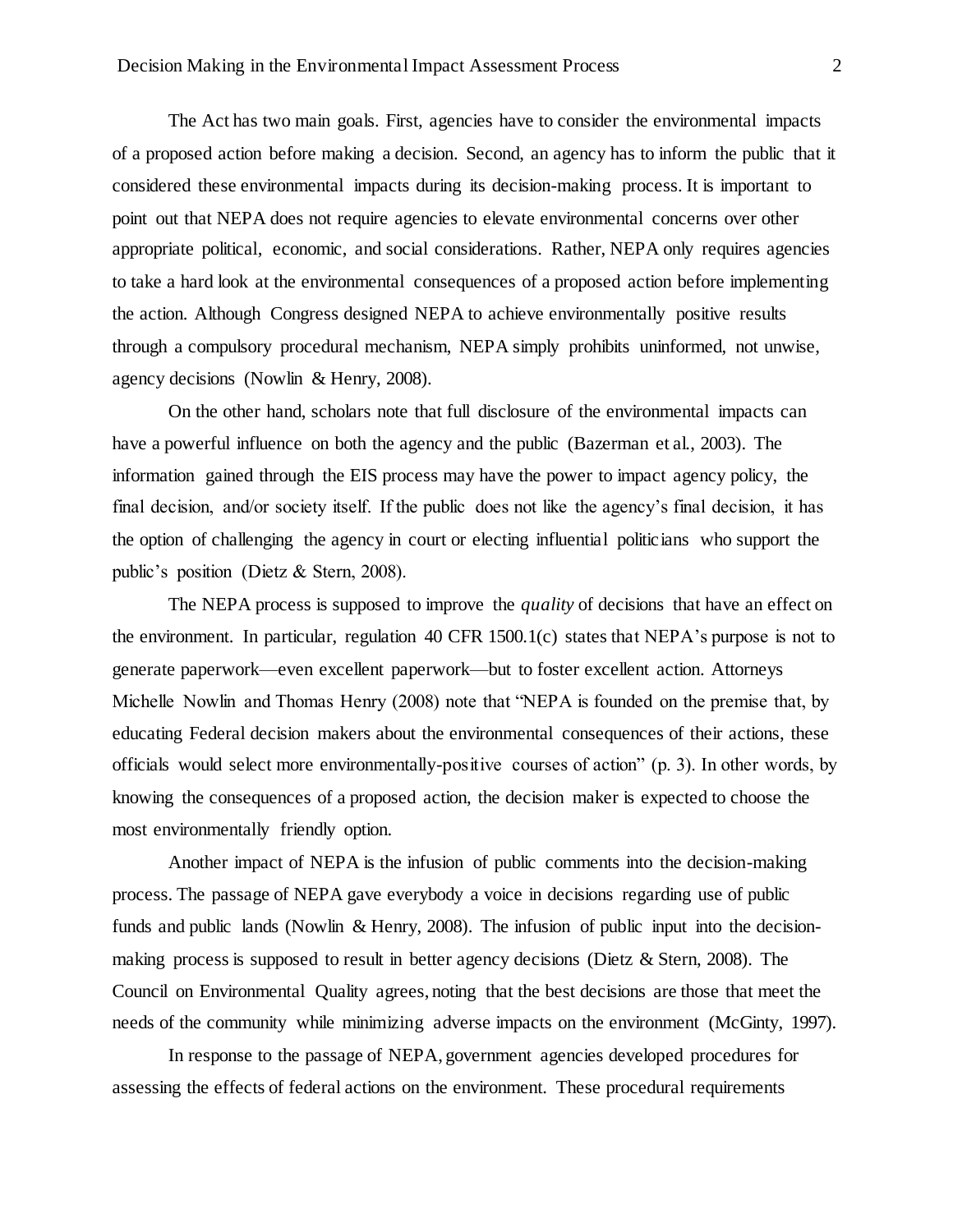include instructions for conducting environmental impact assessments and preparing EISs. The EIS process is supposed to weigh the benefits versus the costs of the project. In accordance with regulation 40 CFR 1502.1, federal officials are supposed to use the information gained during the EIS development process, in conjunction with other relevant material, to plan actions and to make decisions. Through the EIS process, agencies have to publicly acknowledge the environmental consequences of their actions prior to actually taking the proposed action. Later in this essay, I describe three sets of EISs that were developed for projects that had significant impacts on the environment.

Both government agencies and the public have one potential shared misunderstanding about the EIS process—whether agencies make decisions beforehand, and then develop EISs to justify these decisions. Regulations specifically prohibit government agencies from doing this (see 40 CFR 1502.5). However, members of the public recognize that the draft EIS, issued for public commenting, will present a proposed recommendation for the decision maker's consideration, a rhetorical maneuver suggesting that the agency may have structured the EIS to support the proposed action under consideration. Ben Noller (2009) notes that "there is significant public skepticism as to whether federal agencies truly remain objective and candid during the NEPA process, especially when the agency is itself a proponent of the particular project rather than a permit-issuing arbiter" (p. 7). In other words, agencies that propose their own projects may be less objective in the NEPA process than third-party agencies.

Finally, in accordance with regulation 40 CFR 1505.2, each agency is required to prepare a concise public Record of Decision. The Record of Decision is supposed to state what the decision was, identify alternatives considered, and discuss relevant factors (economics, technical considerations, and agency mission) used by the agency when making its decision.

In the next section, I present several academic studies about decision making, with an emphasis on environmental assessments.

## **Literature Review**

Academics have studied the decision-making process, and the results of these studies indicate that the decision maker must take into consideration many internal and external factors during the decision-making process. For example, Carolyn Rude (1995) studied technical and business decision-making. Rude suggests that decision makers must consider three criteria (technical, managerial, and social) when making a decision. Technical criteria include legal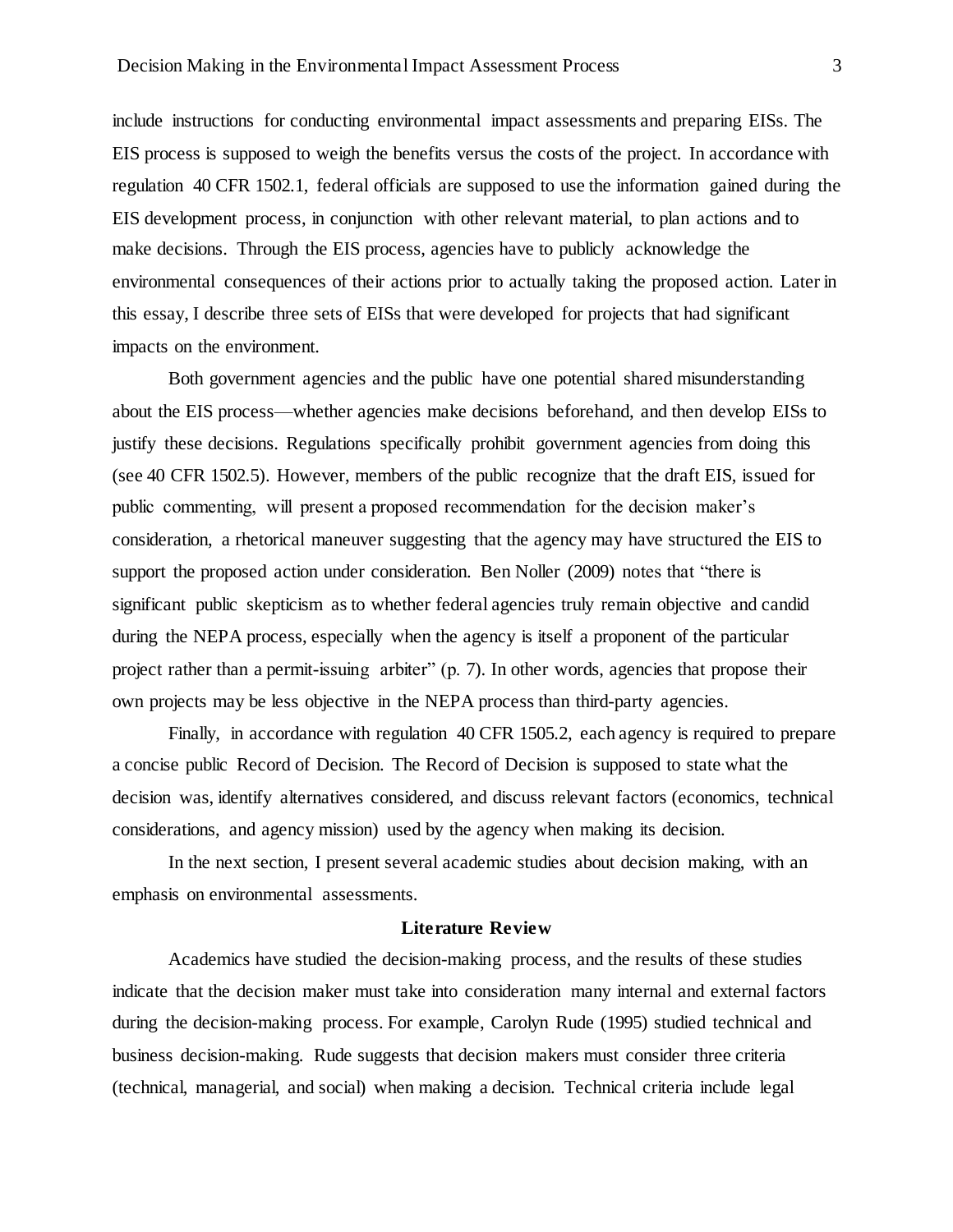restrictions, standards, codes, and past precedents. Social criteria include the environmental impacts, cultural issues, ethical issues, and human values. Managerial criteria include costs, equipment, personnel, training, and demand. Ideally, the agency decision maker will consider all three criteria prior to making a decision that affects the environment.

Academics also suggest that environmental decision-making is a complex process. For instance, Thomas Dietz and Paul Stern (2008) comment that "environmental decisions present very complex choices among interests and values, so much that the choices are political, social, cultural, and economic, at least as much as they are scientific and technical" (pp. 7-8). Likewise, Robert Bartlett (1997) studied the rationality and logic of NEPA. Bartlett suggests that NEPA decisions are based in politics, in part, because NEPA does not mandate particular results. Bartlett reinforces this idea by suggesting that NEPA "decisions are expected to be made in political ways, by political persons, in political settings" (p. 53). Similarly, Richard Shepard (2005) comments that the selection of the proposed action "almost always is based on social values, economic priorities, and political considerations" (p. 7). In other words, agency decision makers tend to elevate social and political concerns over the environmental costs of a project.

The ultimate goal of the environmental assessment process is a decision that is informed and defensible. However, this goal is difficult for several reasons due to the multiple objectives and pressures of the various stakeholders, the many conflicting constraints between the various environmental options, and the accumulation of large amounts of project-specific information that the public and decision maker have to consider. As a result, environmental assessment decisions fall into the "broad category of multi-objective, multi-criteria decisions" (Shepard, 2005, p. 4).

One may wonder if agency decision makers actually use the information presented in an EIS. Various scholars have researched certain projects or specific agencies, and these scholars believe that the *conclusions* of the environmental impact assessment have little influence on the decision maker. Instead, the decision maker is influenced by the decision making *process*.

To begin with, Anne Hansen, Lone Kornov, Matthew Cashmore, and Tim Richardson (2013) suggest that decision-making is influenced by structures and actors. In particular, environmental impact assessment decision making "is not necessarily determined in the final approval at the end of the process, but is shaped by input from actors more or less continuously during the [assessment] process" (p. 39). In a case study, Hansen et al. concluded that the actors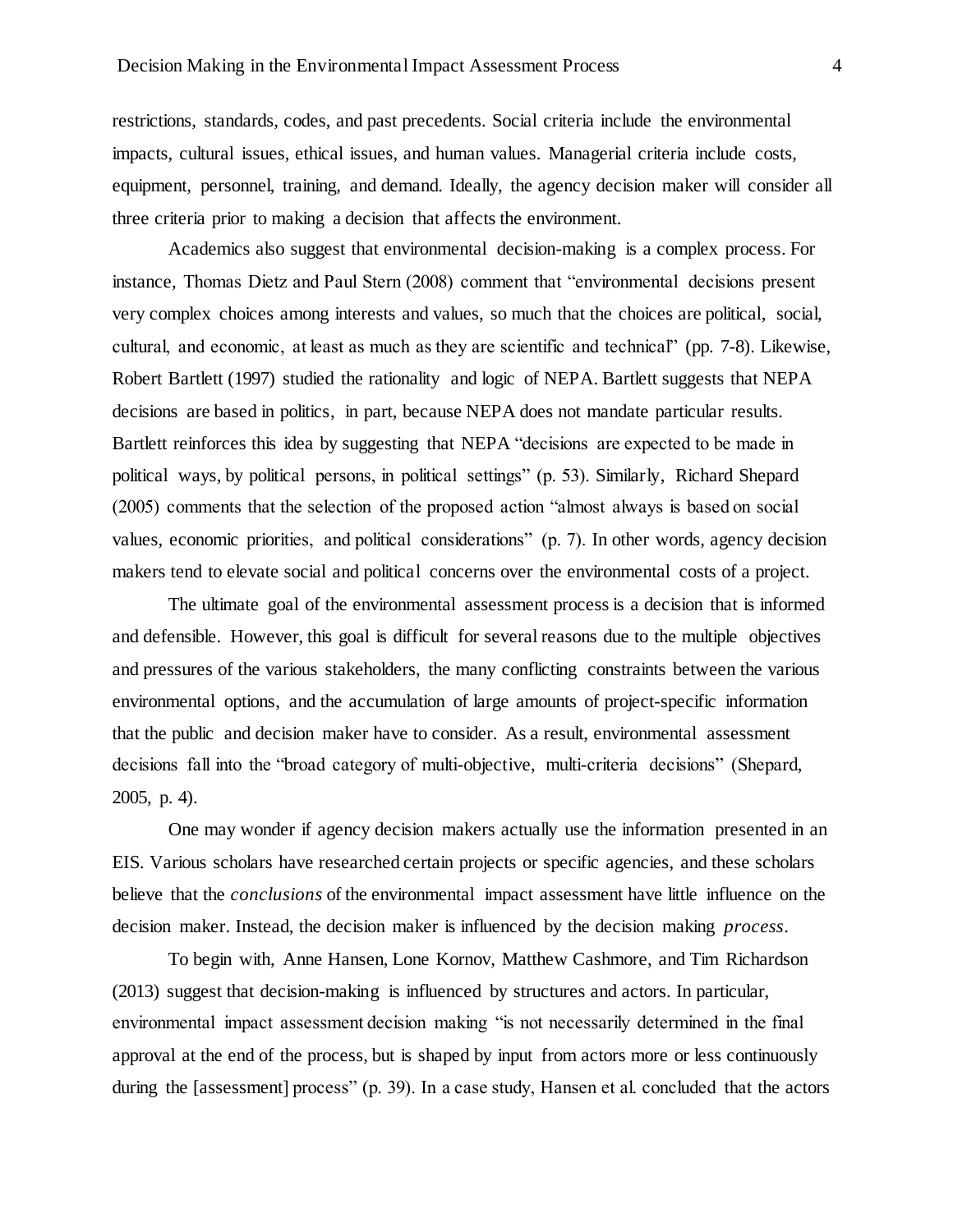in a working group influenced the decision maker, and the findings presented in the environmental impact assessment report had little influence on the final decision.

Similarly, Ytsen Deelstra, Sibout Nooteboom, Ralph Kohlmann, Job van den Berg, and Sally Innanen (2003) suggest that "the world of decision-making is determined not only by formal procedures and governmental bodies, but also consists largely of informal processes wherein various actors negotiate with each other" (p. 520). The authors suggest that planned and structured environmental research seems of little importance to policy decision makers. Instead, the authors believe that "decision-making can be perceived as a game played by negotiating actors operating in informal and semi-formal forums" (p. 522). The goal of the game is to influence the decision maker. For this reason, the authors suggest that the environmental impact assessment report should concentrate on the issues that are important to the involved actors; otherwise, the report may not be used for decision making.

In addition, Luuc van Breda and Gerard Dijkema (1998) note that environmental "decision-making is unstructured, uncontrollable, and unpredictable. Furthermore, the actual contents of the [environmental impact assessment] contributed little to decision-making" (p. 391). Instead, the authors believe that the *process* of decision-making influenced the final decision more than the *content* of the environmental impact assessment report.

Finally, Marc Stern and Andrew Predmore (2011) studied the results of NEPA decisions within the U.S. Forest Service. They noted that NEPA and decision-making were not always coupled, but were commonly separated. The authors suggest that decision makers "tended to emphasize the importance of efficiency in NEPA processes while deemphasizing the importance of minimizing the negative social and environmental consequences of their actions" (p. 272). One reason for this mindset is agency accountability. The authors suggest that agency decision makers are accountable to produce measurable outcomes dictated by fiscal year targets. As a result, decision makers desire to get proposed actions implemented as "cleanly and efficiently as possible" (p. 272). For example, the initial preferred alternative presented in an environmental assessment was selected about half of the time for complex projects and about three-fourths of the time for simple projects. That is, the agency demonstrated efficiency by consistently selecting the original proposed alternative.

In the following section, I present three examples of environmental decision-making, and I explain the major influences on the decision maker. Later in this essay, I will explain whether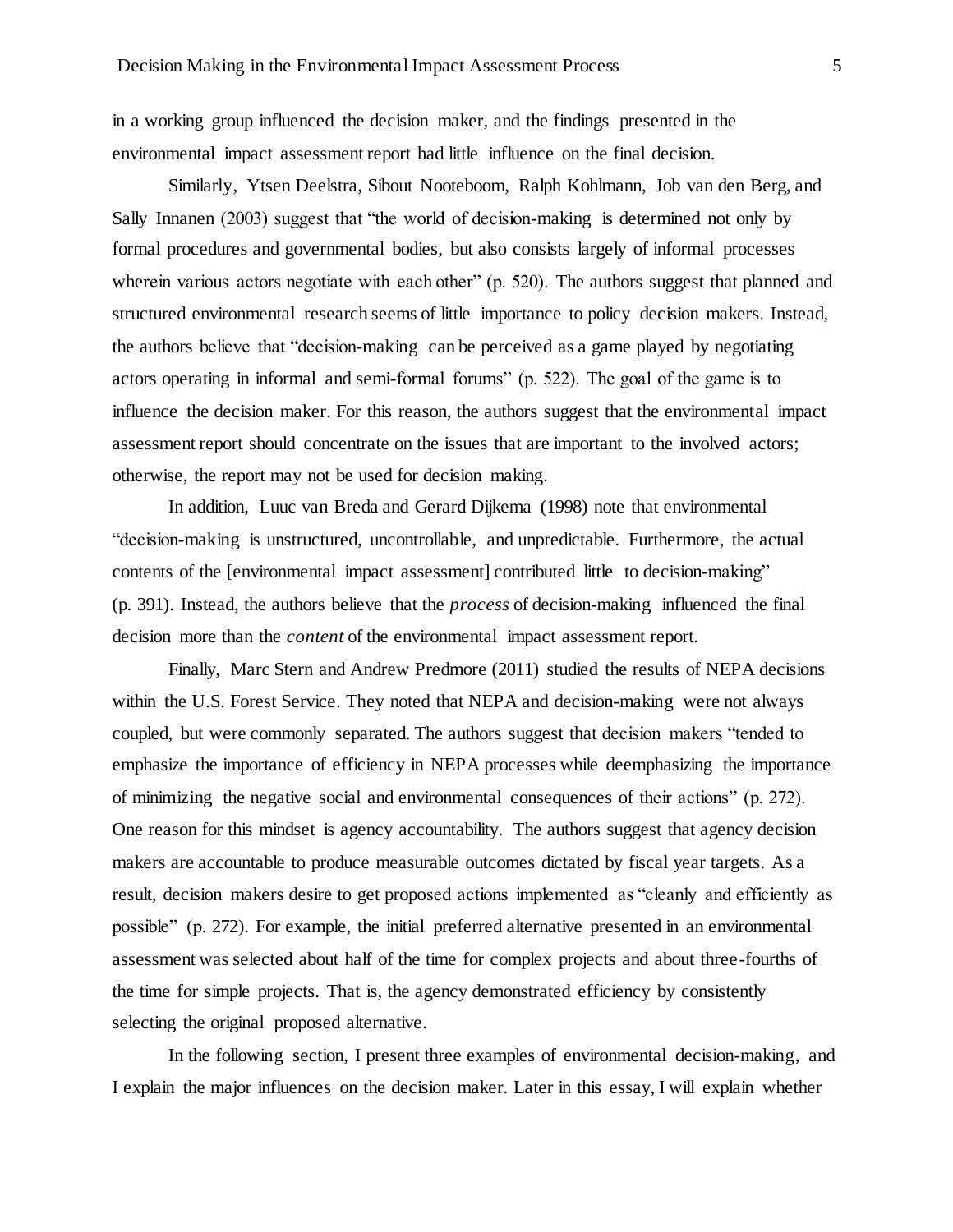these three examples are in compliance with NEPA requirements and whether they are representative of the academics' conclusions.

# **Three Examples of Environmental Decision-Making** U.S. Department of the Army, Makua Military Reservation

The first example involves the U.S. Army's decision to conduct live-fire training at the Makua Military Reservation. The Makua Valley is located on the western side of the Hawaiian island of Oahu. Perched between the Pacific Ocean and the volcanic bluffs of the Waianae Mountains, the valley is home to endangered plant and animal species as well as numerous archaeological ruins. The name *Makua* means "parent" in the Hawaiian language, and some claim that the Makua Valley is the mythic birthplace of the Hawaiian people (Myers, 2001). The Makua Valley is also home to the U.S. Army's Makua Military Reservation (Figure 1).



Figure 1: Makua Military Reservation, Island of Oahu

The Makua Military Reservation has a long and storied history that dates back to the 1920s, when the military first installed gun emplacements in the valley. After the attack on Pearl Harbor, the Army confiscated around 6,600 acres and evicted ranchers from the valley in order to train troops for World War II. The Army still controls around 4,200 acres of the valley.

For many years, the Army and other military services bombed, strafed, and shot bullets within the Makua Valley "with relative impunity" (Myers, 2001, p. 2). In 1998, live-fire training caused wildfires in the valley, catching the attention of the local residents as well as the U.S. Fish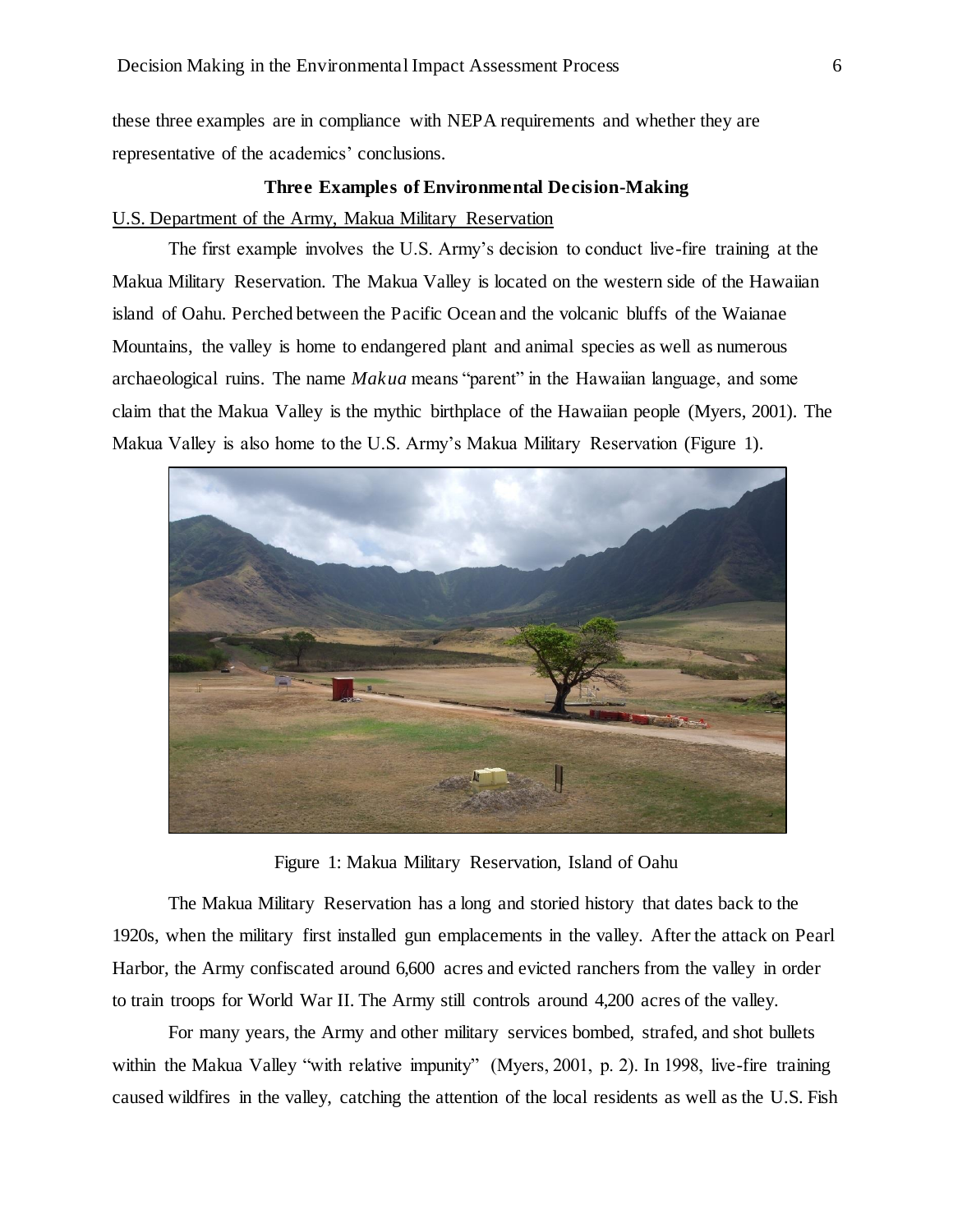and Wildlife Service. Because of these wildfires, the Army suspended training activities at the Makua Military Reservation.

A group of residents and the advocacy group Earthjustice Legal Defense Fund filed a lawsuit against the Army in response to the wildfires. The plaintiffs demanded that the Army comply with the requirements of NEPA and conduct a thorough review of the environmental impacts of training on the Makua Valley. Local activists also believed that the Army did not fully understand and respect the sacredness of the Makua Valley (Myers, 2001).

The Army subsequently completed a limited environmental impact assessment in 2000 and then announced that it would resume partial training activities. The Army's analysis concluded that it could conduct live-fire training without damaging historic sites and the environment. The residents and activists were not impressed with the assessment and took the Army to court again in 2001 to block the Army from using the property pending completion of an EIS. The activists believed that implementation of the EIS process would ensure that the Army conducted a thorough review of the environmental impacts of military training.

The Army initially balked at the idea because of the time and money that would be necessary to complete the EIS process, and the Army tried to have the lawsuit dismissed. The local activists prevailed in court, and the Army had to refrain from using the Makua Valley for live-fire operations pending completion of the EIS process.

The Army subsequently issued the draft EIS (U.S. Department of the Army, 2005) in August 2005 and the final EIS (U.S. Department of the Army, 2009a) in July 2009. The proposed action, and the various alternatives to the proposed action, involved different levels of training. In other words, the Army intended to conduct training at the Makua Military Reservation, and the decision maker was expected to choose the level of training that would be conducted. The final EIS, with all attachments, consisted of about 6,000 pages of text.

The primary inputs into the decision-making process included training range capacity, range design (size, location), quality of life of the soldier, and time and cost considerations. The Army's goal was to provide the training needed to keep soldiers ready for battle. The Army developed selection criteria that only the Makua Military Reservation would meet; therefore, the EIS process purposely limited the options of the decision maker. In fact, the Army authors included a no-action alternative that would have allowed low levels of training to continue in the Makua Valley.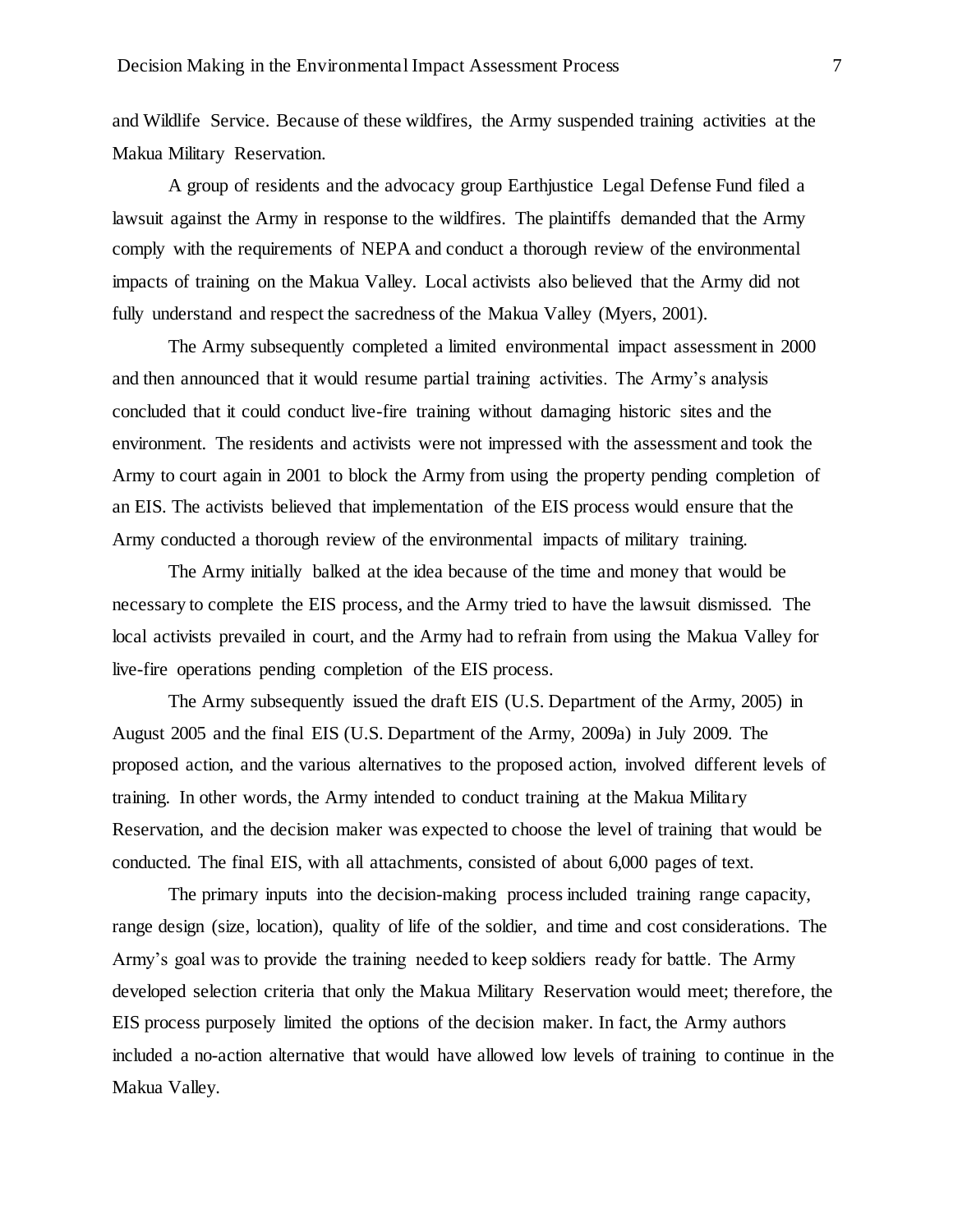

Figure 2: Meteorological monitoring at Makua Military Reservation

During its environmental impact assessment (Figure 2), the Army identified over 100 different cultural sites on the 4,200-acre property including temples, alters, burial sites, and petroglyphs. The Army also determined that the valley was home to about 50 occurring or potentially occurring endangered plant and animal species. Army officials were forced to acknowledge, through the EIS process, that live-fire training would cause some environmental and cultural damage to the Makua Valley.

The Army issued its Record of Decision (U.S. Department of the Army, 2009b) in July 2009. The decision maker clearly stated that training was required to comply with the Army's mission and procedural requirements. The Record of Decision also states that training would have significant natural environment and social effects. The Army chose to implement a hybrid alternative in lieu of the preferred alternative; that is, live fire training would still be conducted but with restrictions to minimize environmental harm.

Another lawsuit ensued, and the activists won a partial court victory in November 2009. The activists successfully argued that the Army had incompletely documented the cultural and marine assessments in the EIS. The Army unsuccessfully counter-argued that the long-term suspension of training was causing a slow degradation in troop readiness. Currently, under court order, the Army is studying the impacts of military training on marine resources at the Makua Beach.

In summary, the Makua Military Reservation EIS was an environmental assessment of the impacts of live-fire training within a sacred valley on the Island of Oahu. The Army had to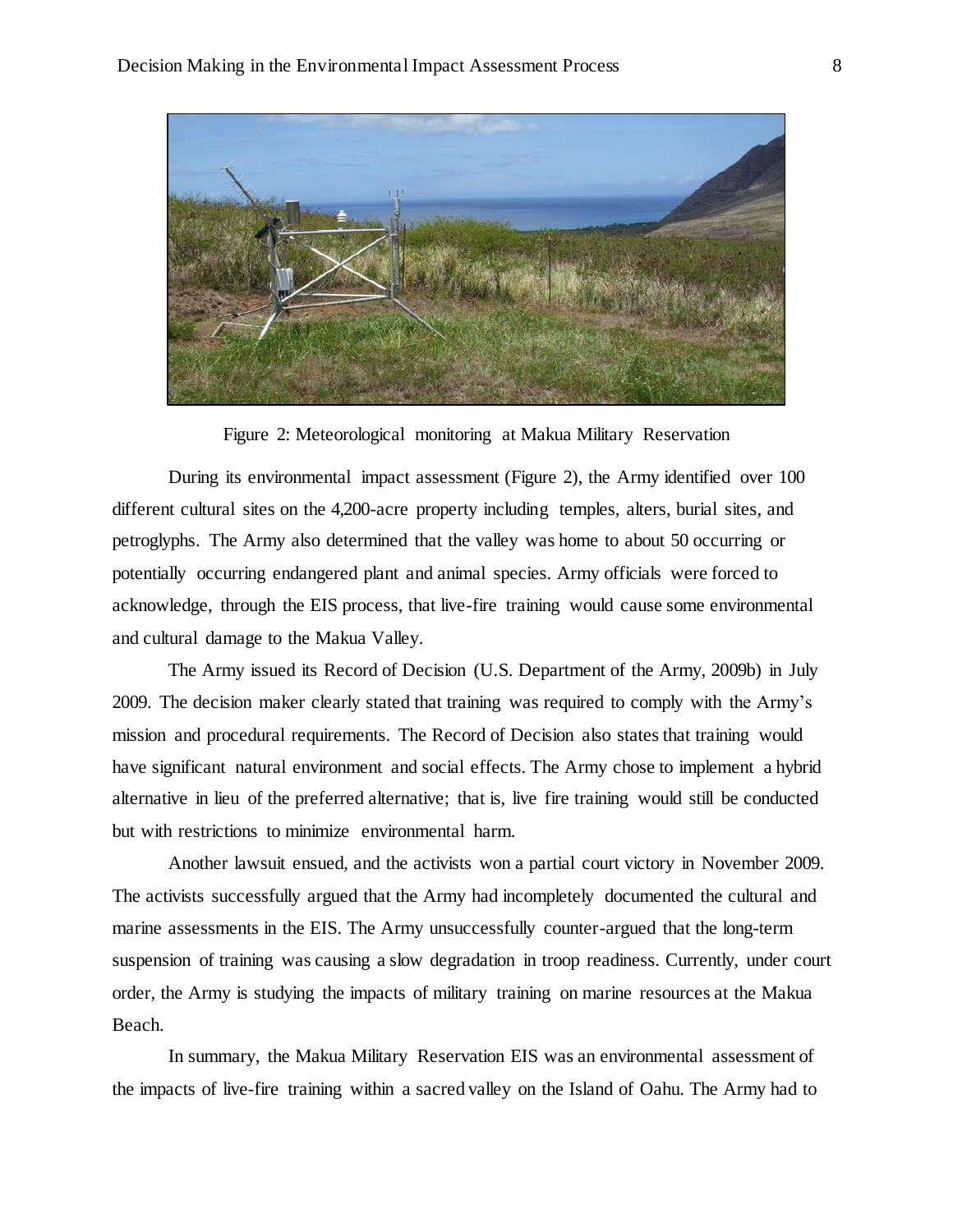decide how much training would be conducted in the valley, despite the potential damage to wildlife, habitats, and cultural resources. During the EIS process, the Army emphasized its statutory mission and concluded that it must conduct military training in the Makua Valley to fulfill its mission. Although the mission of an agency is one of several relevant factors in the decision-making process, the Army focused its rhetorical efforts on this factor. These rhetorical efforts were not entirely successful with the local population who did not support the Army's mission.

The Army was the primary beneficiary of its decision. Others who supported the decision included those who stood to financially benefit from training activities, including local businesses. Those who championed the natural environment and local culture, including activists and some Hawaiians, did not agree with the Army's decision. The Army did not voluntarily implement the EIS process. Instead, the Army implemented the EIS process in response to lawsuits initiated by the opposition.

## U.S. Forest Service, Rinconada Communication Site

The second example involves the construction of a communication tower on Mt. Taylor, New Mexico. Mt. Taylor was named after former President Zachary Taylor. The mountain is a dormant volcano located northeast of Grants, New Mexico. At 11,305 feet, it's the tallest mountain in the San Mateo mountain range.

The area around Mt. Taylor is home to a number of Native American tribes, most notably the Navajo Nation. To the Navajo, Mt. Taylor is known as *Tsoodził*, one of four sacred mountains. The four sacred mountains are the geographic boundary points for the Navajos' ancestral homeland. According to American Indian scholar Sharon Milholland (2010), the sacred mountains "are imbued with…deep personal spiritual meaning transcending the physical and the metaphysical" (p. 110). Similarly, Tony Joe, a member of the Navajo Nation Historic Preservation Department, comments that:

Mt. Taylor plays a vital role in all major Navajo ceremonies, sandpaintings, and prayers….And it is the responsibility of the Navajo people to give offerings, prayers, and ceremonies to the mountain. The mountain in returns [sic] provides the people with protection, and direction so we can continue to thrive as a Nation. (U.S. Department of Agriculture, 2011a, p. 45)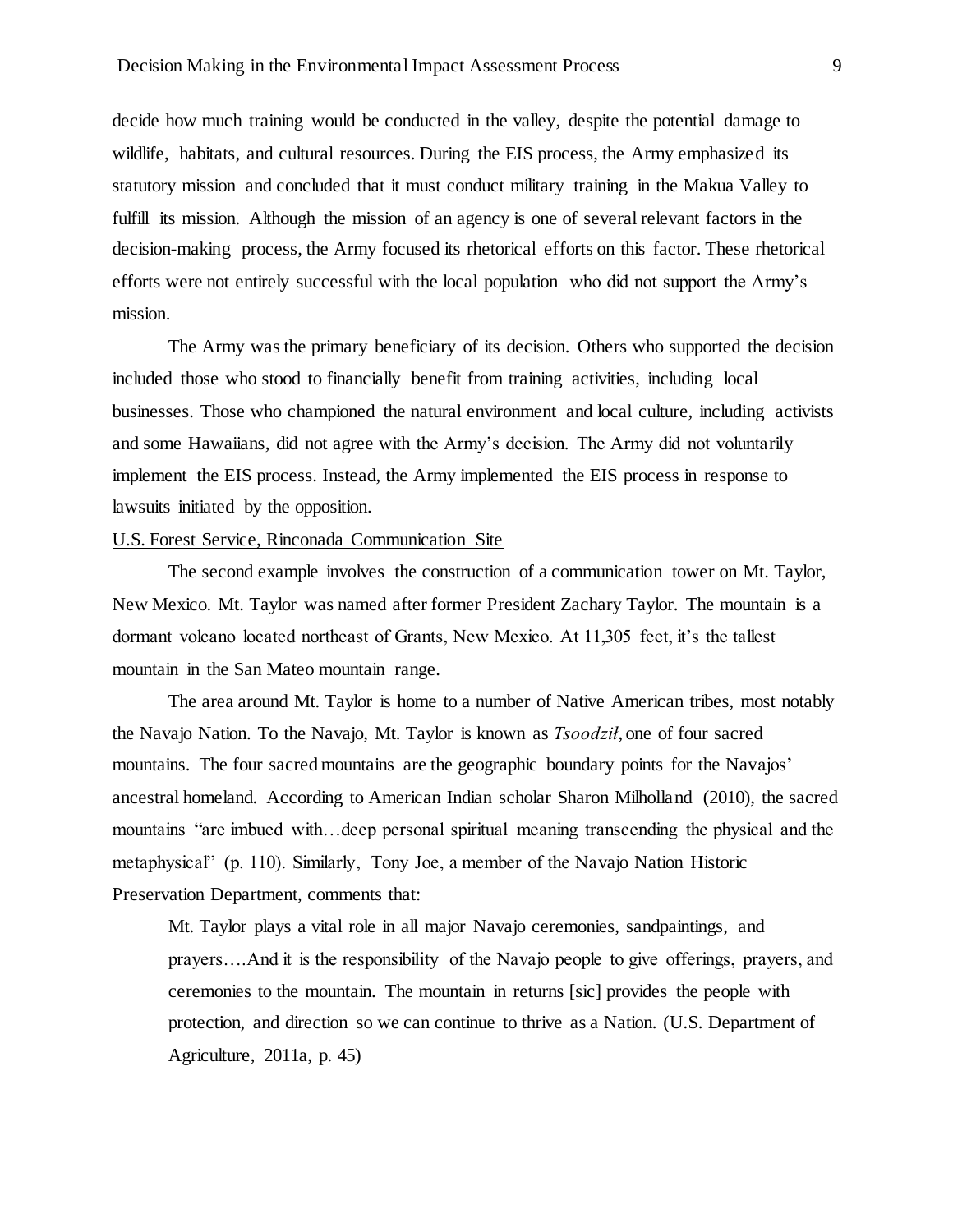

Figure 3: Mt. Taylor, New Mexico

## (www.fs.usda.gov/cibola)

Mt. Taylor (Figure 3) is situated within the Cibola National Forest. In August 2006, KD Radio, Inc. applied for a communication use lease with the U.S. Forest Service to construct a new high-power FM broadcast facility on Mt. Taylor. KD Radio wanted to install the tower and associated support equipment on the mountain to widen its listening range. The location of the proposed tower was the Rinconada Communication Site. The Spanish-based word *rinconada* means "dead end" or "secluded place," suggesting that the site would be situated at a secluded location on Mt. Taylor. As lead agency, the Cibola National Forest had the responsibility to conduct an environmental impact assessment of the construction and operation of the communication tower.

The benefits of the tower were significant. Besides providing the public with oldies music and local news, the station could provide emergency response broadcasts, especially during hazardous weather conditions. Supporters of the project included the Governor's office, local school district, and local law enforcement agencies. However, the local tribes objected to the radio tower because it would be constructed on *Tsoodził*, one of four sacred mountains.

The battle lines were drawn—technology and progress (and oldies music) on one side and the traditions of the local tribes on the other. The Cibola National Forest was the government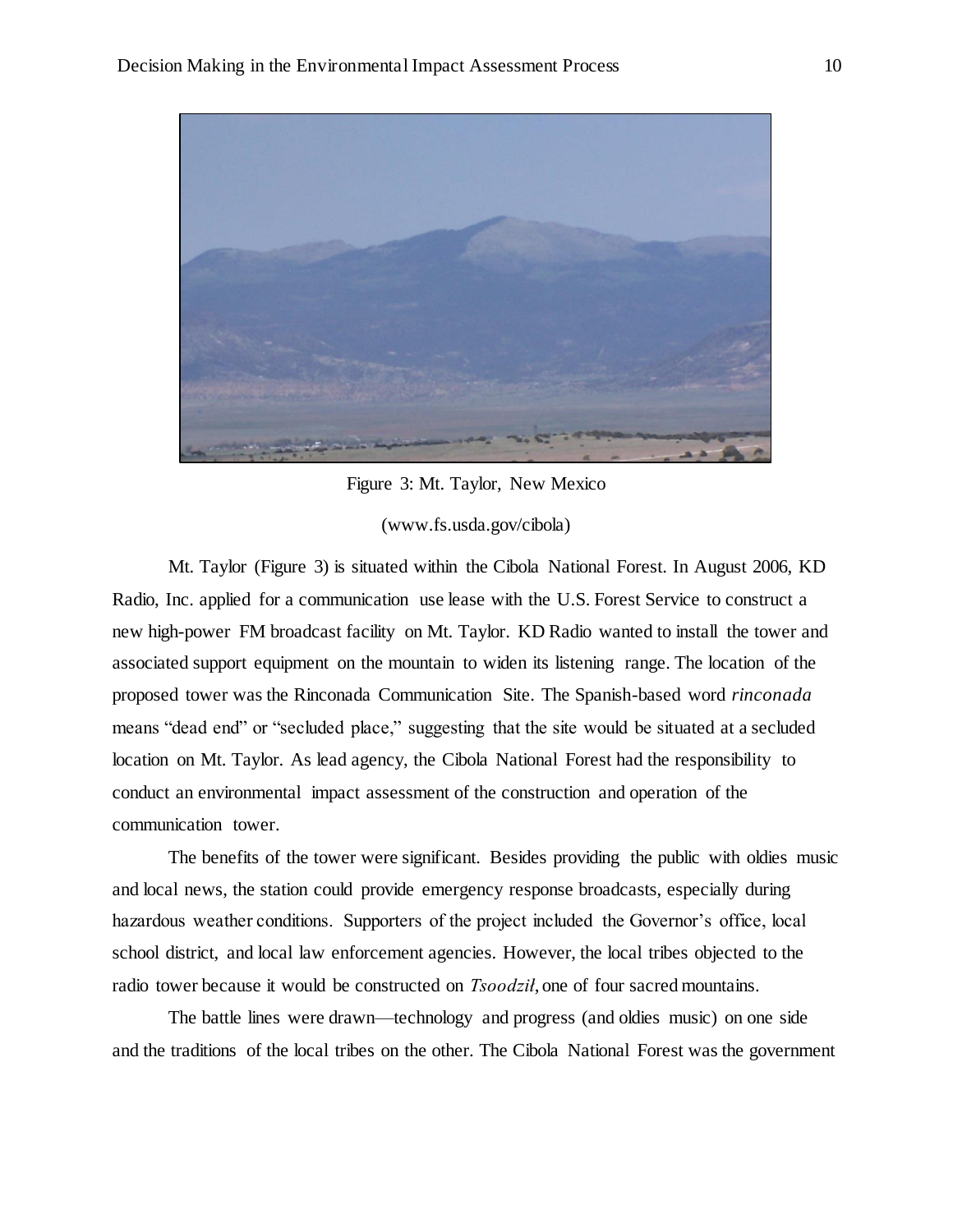agency responsible for being the arbitrator in this battle. The Forest Supervisor had final say in the matter, unless someone filed an appeal.

The Cibola National Forest conducted a formal review of the environmental and social impacts of the tower. The draft EIS (U.S. Department of Agriculture, 2009) was issued for public comment in May 2009. The Forest Service concluded that the tower would have significant impacts on cultural resources; however, there were no natural environmental impacts. Following its review of public comments, the agency issued the final EIS (U.S. Department of Agriculture, 2011a) in January 2011. The agency published its Record of Decision (U.S. Department of Agriculture, 2011b) in April 2011. The Forest Supervisor ruled in favor of tradition by rejecting KD Radio's application.



Figure 4: Mt. Taylor in the fall

(www.fs.usda.gov/cibola)

Interestingly, the Forest Service reversed its preferred alternatives between EIS revisions. In the draft EIS, the Forest Service supported the tower, but in the final EIS, the agency supported the no-action alternative. The agency changed its mind based on external pressure from the Navajo and internal agency pressure to preserve Mt. Taylor as a traditional cultural property.

KD Radio filed an appeal in June 2011. The decision was upheld a month later by the Forest Service (Krueger, 2011). The agency ruled that the EIS process was conducted in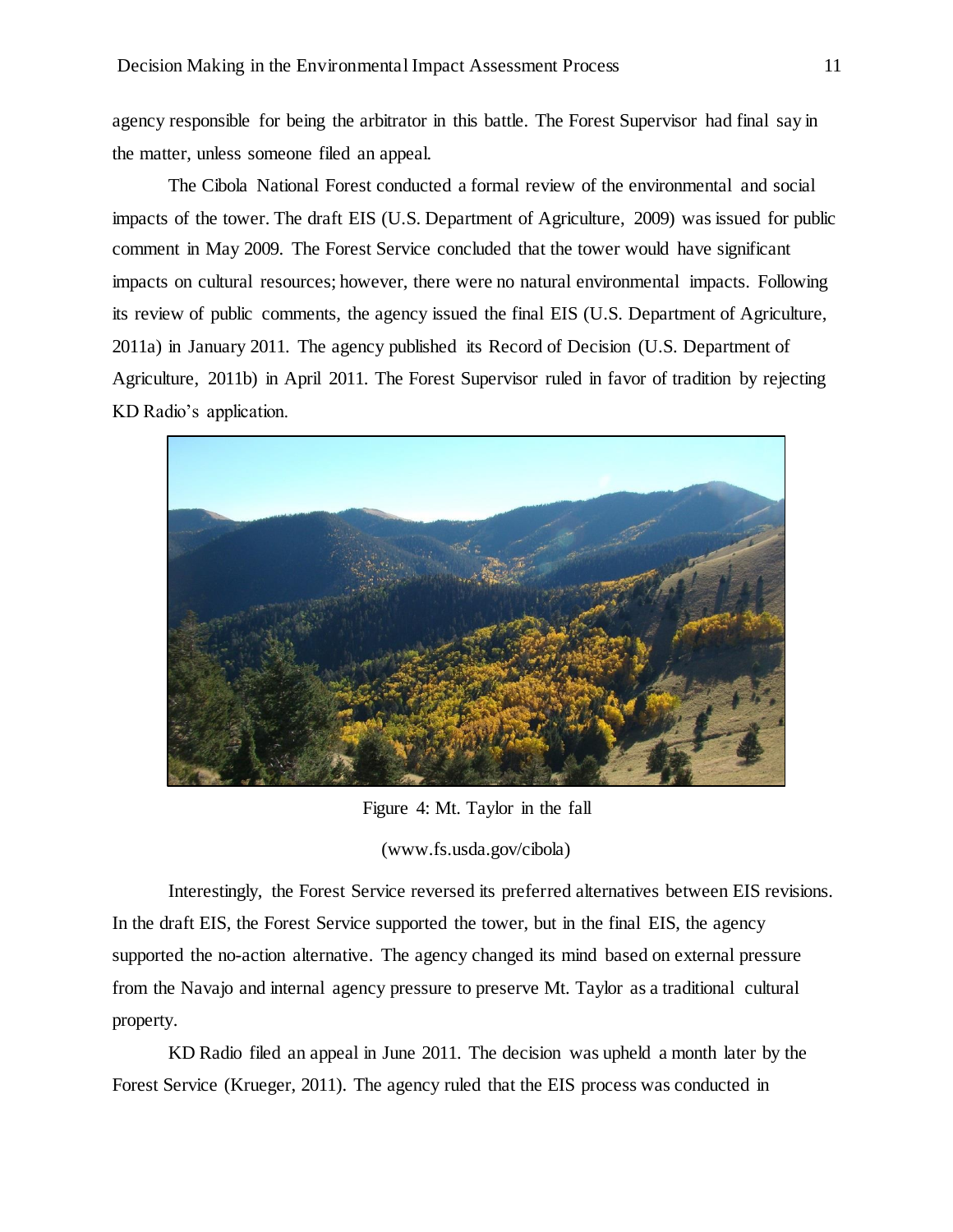accordance with Forest Service procedures; therefore, it was a valid and defensible decision. However, based on the wording of the final decision, the door was left open for KD Radio, or some other company, to reapply—if the applicant could successfully reach out and obtain the support of the local tribes.

In summary, the agency's analysis concluded that the construction and operation of the tower would have resulted in little to no impact on the natural environment. Instead, the agency concentrated its rhetorical efforts on the cultural impacts of the tower. The Forest Service eventually denied the application due to these cultural impacts. In my opinion, the agency downplayed the beneficial social and economic impacts of expanded radio service during the EIS process. The Forest Service also appears to have rejected the application primarily to appease the Navajos. The Navajo benefitted from the decision, while the applicant and those who would have gained from improved radio service did not benefit.

What is remarkable about this decision is that it deviates from the norm. Nancy Coppola (2000) suggests that, "for mainstream America, the dominant ideology is progress-oriented, economic, and technologically situated" (p. 23). The final EIS for the Rinconada Communication Site, and the agency decision, took the opposite approach. That is, the agency chose tradition over technological advancement.

## Bureau of Indian Affairs, Absaloka Mine Expansion

The third example involves the Bureau of Indian Affairs' (BIA) review and approval of the expansion of the Absaloka coal mine by Westmoreland Resources, Inc. (WRI). Westmoreland Resources obtained its first lease from the Crow Tribe in 1972. This lease included the rights to coal reserves situated in the 1.1-million acre Crow Ceded Area located north of the Crow Indian Reservation in Big Horn County, Montana.

The Absaloka Mine opened in 1974. Through 2006, about 147 million tons of coal had been produced at the mine (U.S. Department of the Interior, 2008a). In February 2004, WRI entered into a new lease agreement with the Crow Tribe, under the provisions of the Indian Mineral Leasing Act, for two undeveloped and interconnected coal reserves encompassing 3,660 acres. The two leases were called the Tract III lease and the South Extension lease. The Tract III lease is located between the existing mine in the Crow Ceded Area and the Crow Indian Reservation, and the South Extension lease is located wholly within the reservation. Western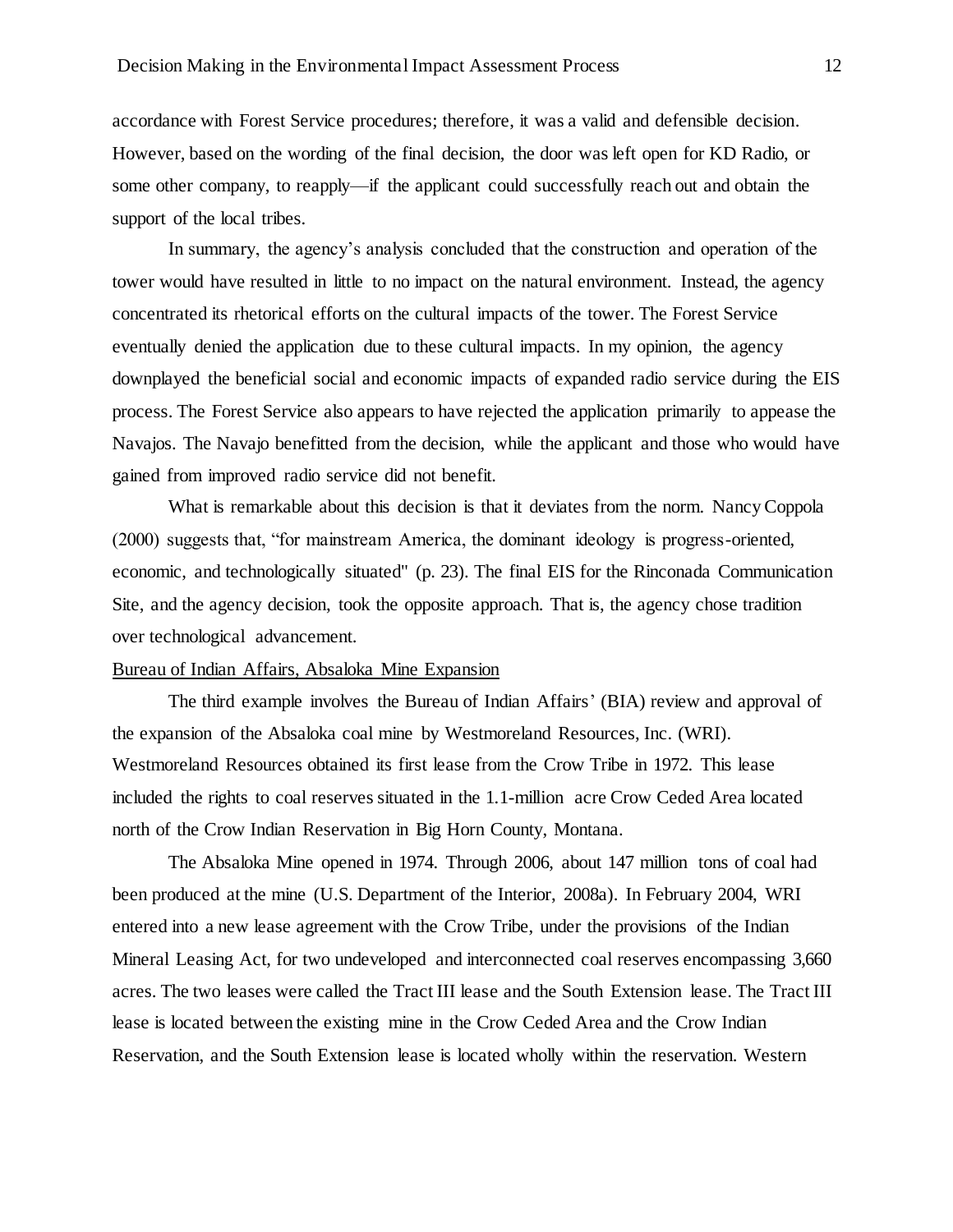Resources exercised its lease options for these two properties in June 2006 because it was running out of coal in the Crow Ceded Area (Figure 5).



Figure 5: Absaloka Mine

(U.S. Department of Interior, draft EIS, 2008a)

Before WRI could begin strip-mining operations within the two new properties, it needed to obtain a number of government approvals and permits. One hurdle was an environmental impact assessment of the proposed activity. In November 2006, the BIA published a Notice of Intent in the *Federal Register* (71 FR 68831) notifying the public that the agency planned to prepare an EIS for the two proposed extensions of the Absaloka Mine. In the *Federal Register* Notice, the BIA notified the public that the proposed action was to approve the mineral leases and associated surface use agreements. That is, the BIA planned to give WRI the necessary approvals to conduct strip-mining operations on the two properties.

With the help of a contractor, the BIA issued the draft EIS in March 2008 (U.S. Department of the Interior, 2008a). Similar to the wording of the 2006 Notice of Intent, the agency's proposed action was to approve the two extensions of the permit area to allow WRI to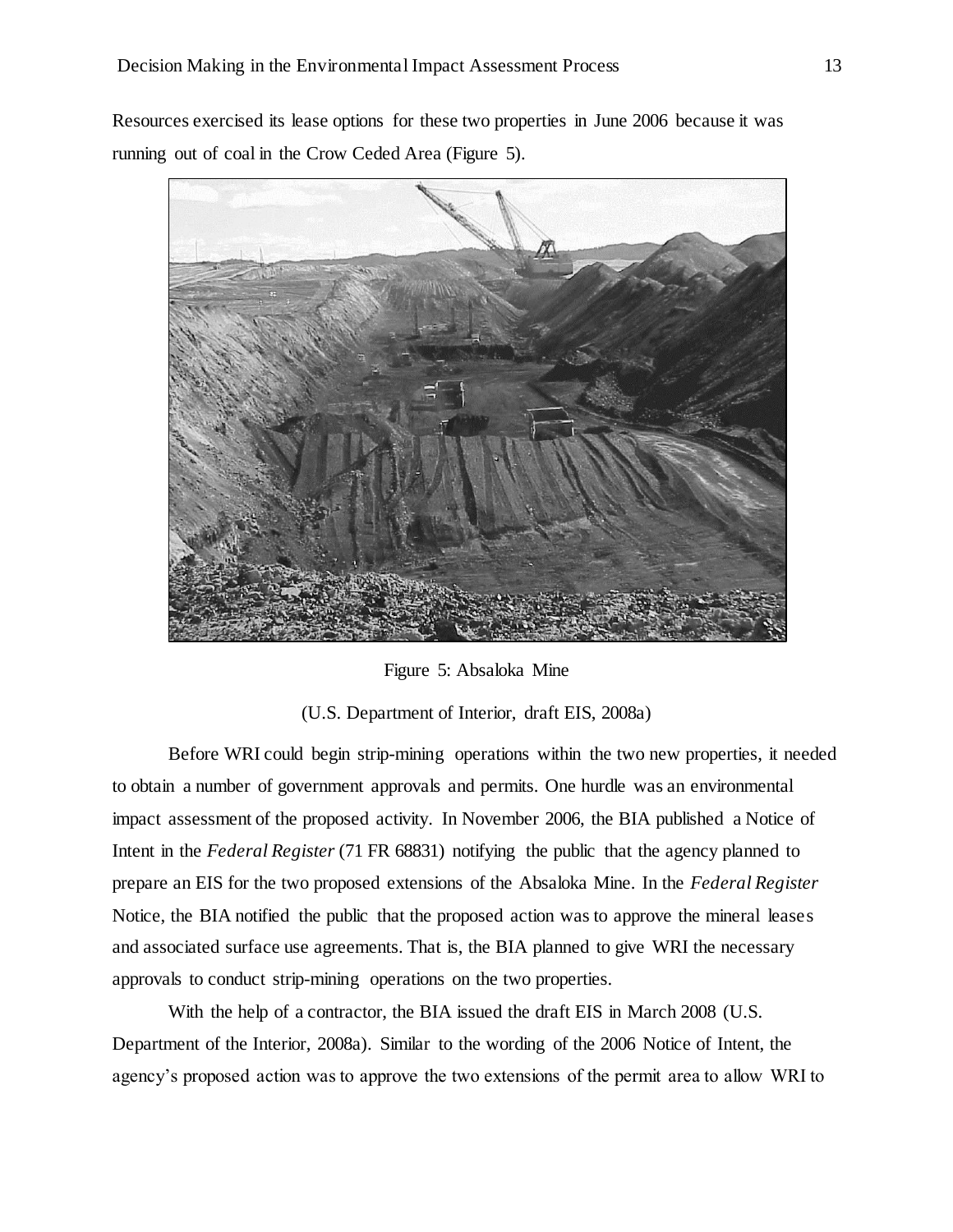strip-mine coal on the two properties. The draft EIS concluded that strip-mining operations would have positive effects on the Crow's socioeconomics but negative effects on air quality, groundwater quality, surface water quality, and wildlife habitats (Figure 6).



Figure 6: Typical landscape in South Extension area of Crow Indian Reservation

(U.S. Department of the Interior, Record of Decision, 2008c)

The BIA simultaneously issued the final EIS (U.S. Department of the Interior, 2008b) and Record of Decision (U.S. Department of the Interior, 2008c) in October 2008. The final EIS recommended approval of the proposed action, and the Record of Decision formally approved the proposed action. The decision was finalized in November 2008, after the expiration of the regulatory-required 30-day waiting period.

In 2009, after receipt of all remaining government approvals and permits, WRI began mining operations in the expanded areas. These expanded areas contains an estimated 77 million tons of coal. According to the executive vice president for WRI, "the Absaloka mine is somewhat unique in that it's one of the very few mines mining Native American coal" (Bushbaum, 2011, p. 49). This partnership "has produced a significant amount of revenue for the Tribe" (Bushbaum, 2011, p. 49) through royalty payments, taxes, and employment opportunities.

In summary, the BIA conducted an assessment of the impacts of coal mining on the Crow Indian Reservation in Montana. The BIA focused its attention on the short-term socioeconomic benefits—efficient mining operations, use of coal for power production, and income to the Crow Indians—over all other factors. Despite the environmental damage that mining would cause, the Crow supported these strip-mining operations because of the short-term financial benefits they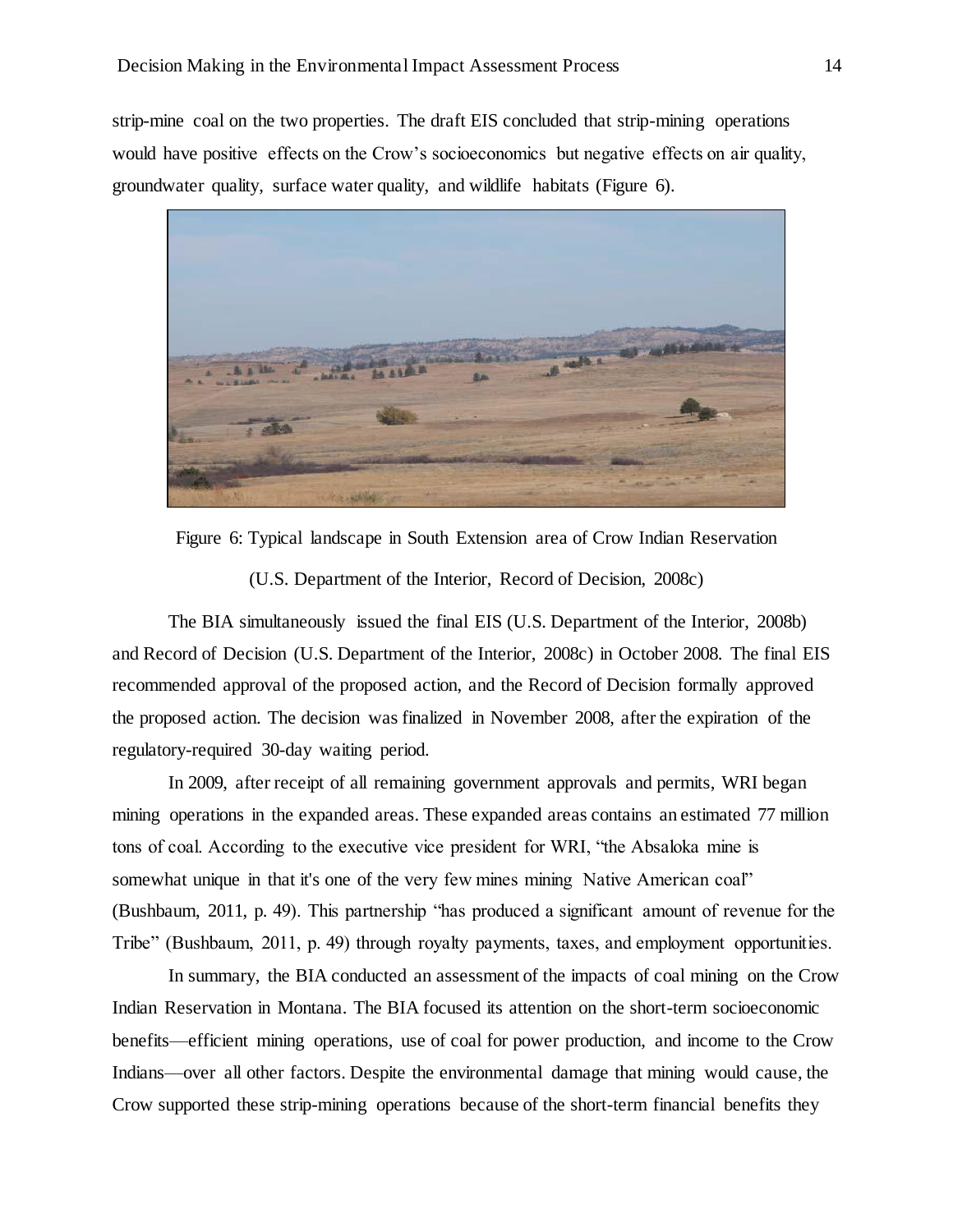would receive. In my opinion, the BIA downplayed the negative effects of coal mining and coal burning during the environmental assessment process. There are indications that the BIA intended to approve the project prior to development of the draft EIS, and the agency appeared to implement the EIS process simply to comply with NEPA requirements.

After completion of the EIS process, the Crow discovered that mining operations had destroyed one of their cherished cultural sites—a bison kill site. The Crow tribe was critical of the mine operator and the BIA after it became aware of the loss. This incident initiated a public debate as to whether the BIA conducted a sufficient cultural resource inventory during the EIS process. In my opinion, the BIA didn't provide sufficient information to the public about the cultural resources that would be impacted during mining. Instead, the BIA apparently expected the public to obtain this information outside of the EIS process.

In recent years, the coal industry has experienced a significant downturn, and the downturn has dramatically affected the Absaloka Mine. The mine's annual output has decreased in recent years, due to decreased domestic demand for coal, and the economic benefits to the Crow have declined accordingly. The mine operator hopes that international demand for coal will increase; otherwise, the future looks bleak for the Absaloka coal mine.

#### **Discussion**

Recall that NEPA has two main goals—that an agency has to consider the environmental impacts of a proposed project and that the agency has to inform the public about these impacts. All three agencies—Army, Forest Service, and BIA—implemented the requirements of NEPA by conducting the required analyses although the Army conducted its analysis under court order. All three agencies informed the public of their respective conclusions via draft EISs, final EISs, and Records of Decision.

The Army chose to conduct live-fire training in the Makua Valley due to political considerations, the Forest Service chose the no-action alternative due to cultural concerns, and the BIA approved strip-mining operations due to economic and mining efficiency priorities. All three agencies concluded that the economic and social aspects of the human environment outweighed the natural environment. That is, each agency chose a course of action based on social, cultural, or political impacts of the project versus the natural or physical environmental impacts. This finding is in agreement with the opinions of Dietz and Stern (2008) as well as Bartlett (1997) who point out that NEPA does not require agencies to elevate environmental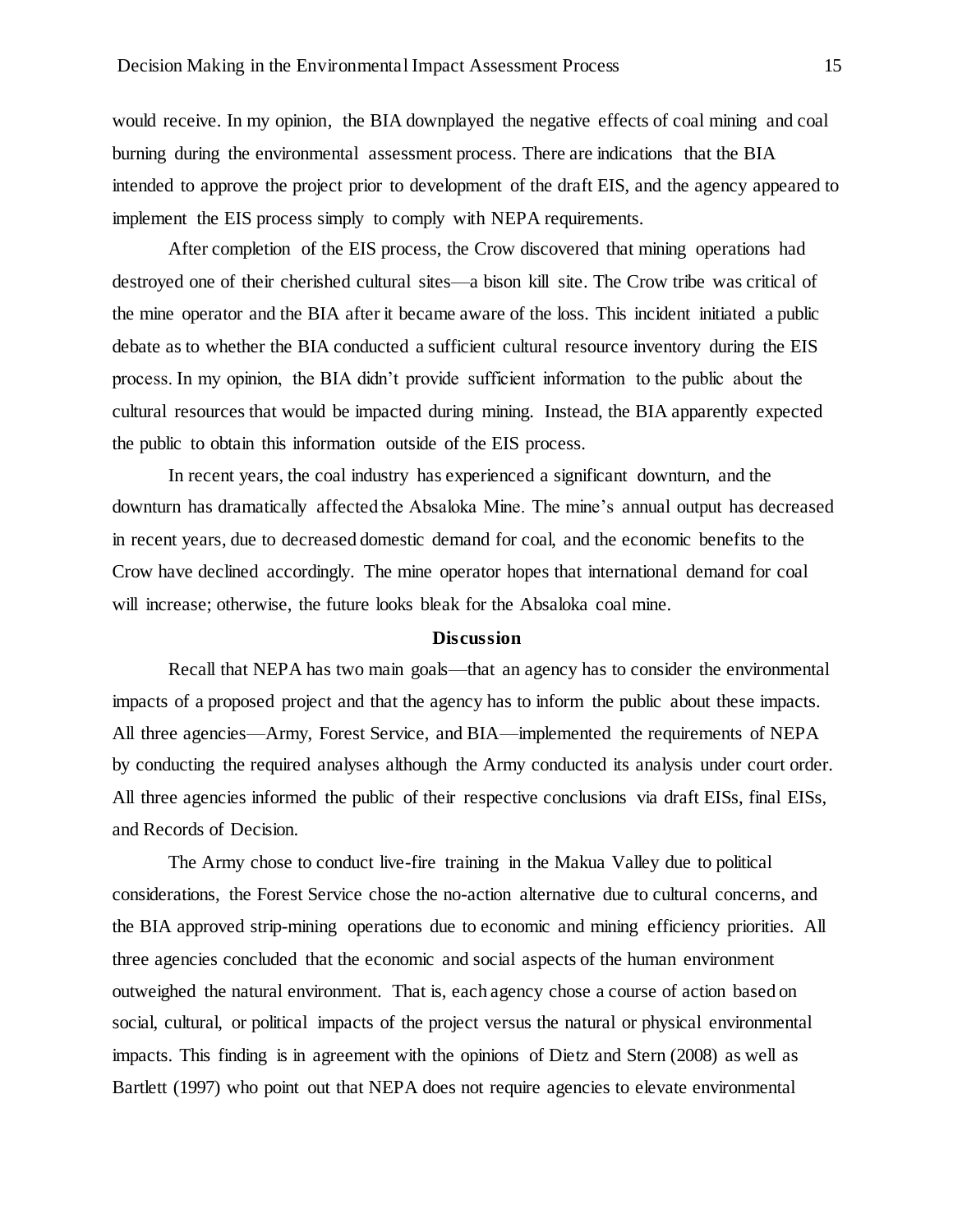concerns over other appropriate political, economic, and social considerations. Daniel Bronstein, Dinah Baer, Hobson Bryan, Joseph DiMento, and Sanjay Narayan (2005) remind us that "the underlying principle of NEPA is that all impacts of a project are eventually social, as they ultimately affect people" (p. 675).

During my review of the three sets of EIS documents, I noted that the agency authors concentrated on a particular angle or point of view. The Army concentrated its rhetorical efforts on fulfilling its mission. Timothy Brady (1990) points out that the temptation is great for the agency seeking to perform some action to write an EIS to allow itself to achieve its statutory mission. Since the Army rhetorically structured the EIS to support its position, one could argue that this was analogous to the Army being a biased proponent of the project.

Lisa Berzok (1986) discusses several mistakes that agencies make during the environmental assessment process. One mistake is that agencies incorrectly design and define the projects prior to the environmental impact assessment. For example, many agencies "define their objectives so narrowly that only a similarly narrow project definition can meet them" (Berzok, 1986, p. 121). I suggest that the Army fell into this trap when it established criteria so narrow that only the Makua Military Reservation met the project objectives. Not surprisingly, the Army chose to use the Makua Military Reservation for training based on the criteria that it had established.

The Forest Service was a third-party arbitrator, and the agency concentrated its rhetorical efforts on the cultural drawbacks of the project. I believe that the Rinconada Communication Site EIS decision could have gone either way. There was no clear evidence that the agency was a proponent or opponent of the project, although the Navajo's opinions weighed heavily on the final decision of the agency.

The BIA concentrated its rhetorical efforts on the short-term benefits over the costs to society and the environment. Because the BIA appeared ready to approve the mine expansion from the beginning, I wondered whether the BIA used the EIS process to justify its decision. Regulation 40 CFR 1502.5 prohibits government agencies from using the EIS process to justify decisions already made. After my review of this EIS process, I decided that the BIA was demonstrating a paternalistic attitude towards the Crow, instead of being a proponent of the stripmining project itself. The Indian Mineral leasing Act of 1938 stipulates that the U.S. government must approve all mineral leases, and the BIA is the agency responsible for the federal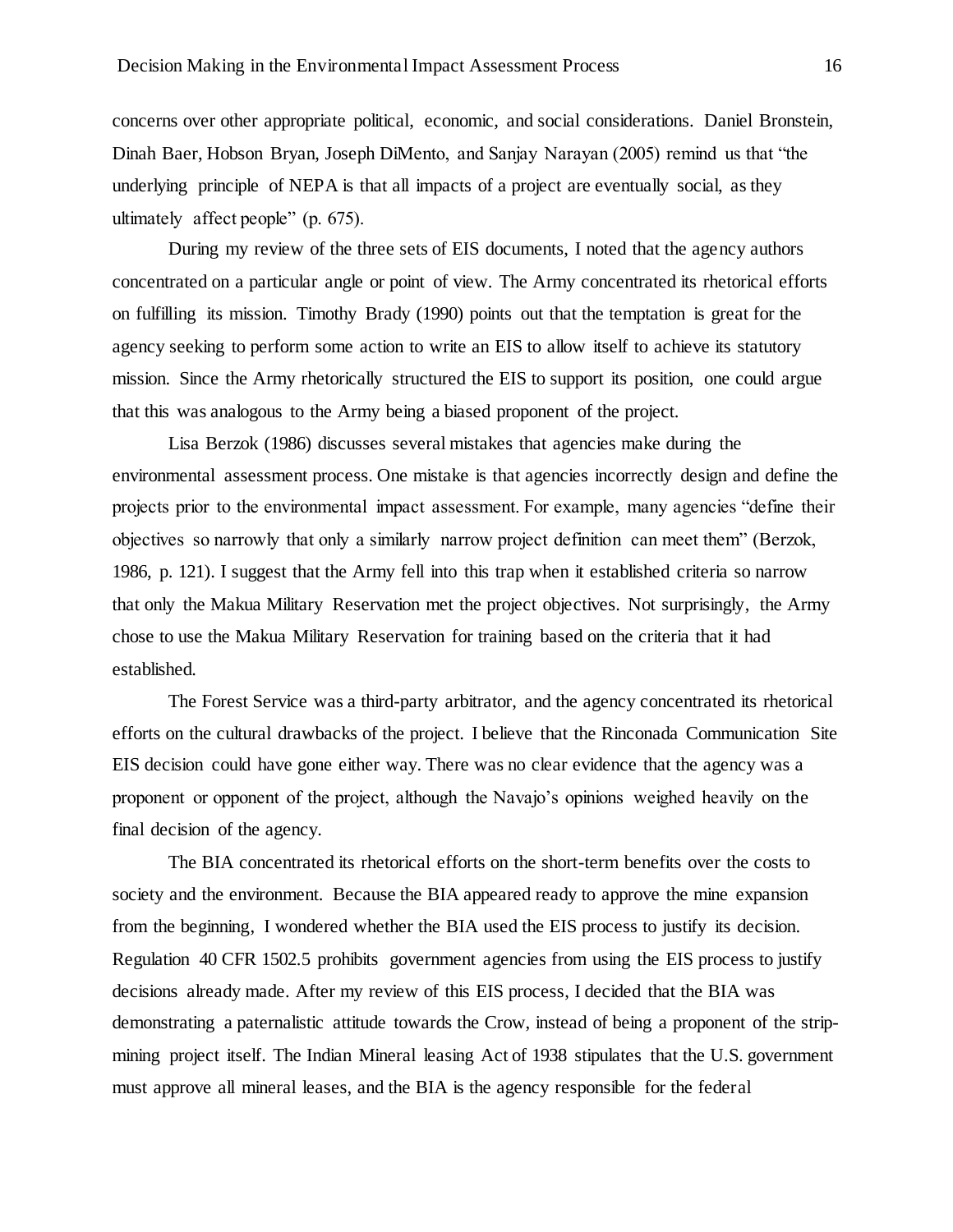government-Indian trust relationships. Because of this paternalistic attitude, I suspect that the BIA would have approved any project that benefitted the Crow.

Earlier in this essay, Rude (1995) suggested that decision makers must consider three criteria (technical, managerial, and social) when making a decision. The Army appeared to concentrate on technical and managerial criteria when it emphasized its statutory mission, procedural requirements, training requirements, and costs. The Army appears to have initially downplayed the social criteria, much to the chagrin of the local public. The Forest Service and BIA both appear to concentrate on the social criteria at the expense of the technical and managerial criteria.

As discussed earlier, academics (Deelstra et al., (2003); Hansen et al., 2013; van Breda & Dijkema, 1998) suggest that decision making is influenced by the decision-making process and by actors who negotiate with each other. Of my three examples, only the Forest Service's final decision appears to have been influenced by external actors. The Forest Service changed its mind about the communication tower, from acceptance to rejection, based on its negotiations with the Navajo. The Army decision maker appeared determined to approve the project regardless of external influence. The influences on the Army appear to have originated entirely within the agency. The decision maker's selection of a hybrid of the proposed alternative appears to be a compromise to the outside stakeholders; although, one could argue that this compromise was still in the Army's favor. Finally, the BIA also appeared determined to approve the expansion of the coal mine, in part, because there was no real opposition to the project, prior to tribal discovery that mining operations had destroyed a sensitive bison kill site.

Stern and Predmore (2011) suggested that agency decision makers are influenced by efficiency and accountability. All three decision makers demonstrated some level of focus on agency goals. To begin with, the Army was focused on meeting its mission and internal procedures. However, the Army's EIS process was not efficient due to various external factors. First, the Army spent years creating a 6,000-page EIS document that was not rhetorically effective with the local public. Further, the Army was forced, multiple times, to implement the NEPA process by local courts. The Army might have been more successful if it had effectively reached out to the public during the original scoping process.

The Forest Service appeared to demonstrate efficiency and accountability when it denied the appeal. In its denial, the agency focused on its compliance with internal procedures (Krueger,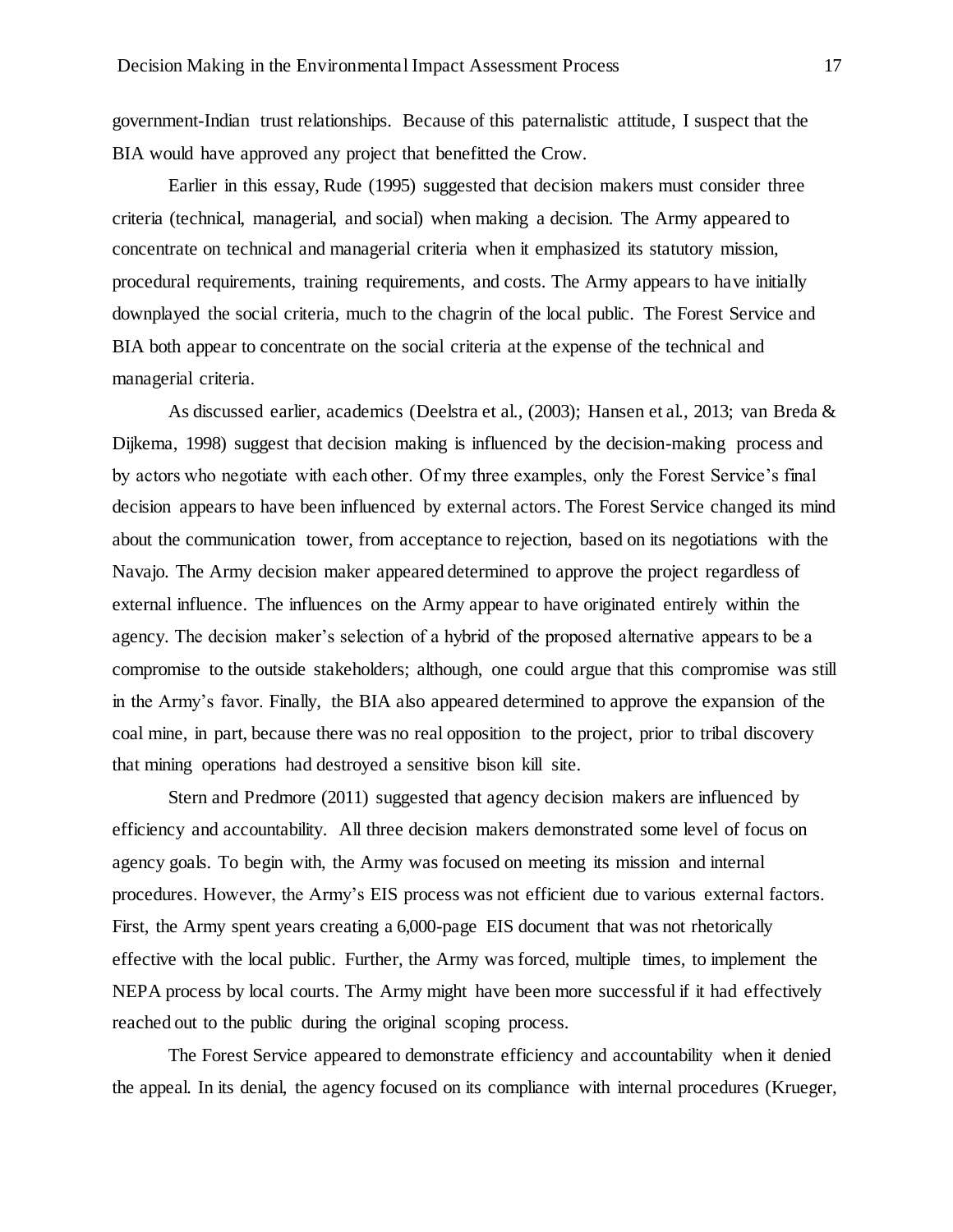2011) claiming that the original decision—denial of the permit for the tower—was appropriate. According to the Forest Service, the denial was appropriate because the EIS process was conducted in accordance with agency procedures.

Finally, the BIA completed the EIS process as expeditiously as possible. The agency notified the public that it planned to implement the EIS process in November 2006. The agency issued the draft EIS for public comment in March 2008, and the agency issued the final EIS and Record of Decision in October 2008. Ben Noller (2009) notes that "since the inception of NEPA, the timeline for implementing [the NEPA process] has increased from just over two years to something in excess of five years" (p. 20). The BIA completed the Absaloka Mine Expansion EIS process within two years, suggesting that the BIA was motivated to complete the project in a timely manner.

In a different matter, the Army appears to have been unsuccessful in its implementation of the EIS process. To begin with, the Army spend considerable resources to create a 6,000-page EIS that was unconvincing to the local public, primarily because the Army didn't really address the concerns of the audience. Earlier in this essay, Deelstra et al. (2003) suggested that the environmental impact assessment report should concentrate on the issues that are important to the involved actors; otherwise, the report may not be used for decision making. Initially, the Army did not concentrate on the issues that were important to the locals, and as a result, the Army had to spend more time and resources upgrading the EIS product. Further, I question whether anyone, including the deciding official, actually read the entire 6,000-page final EIS.

I suggest that the Army incorrectly assessed the external social and political influences and failed to incorporate these influences until later into the EIS process. As Carolyn Rude (1995) notes that "social and political factors, which are hard to measure or prove, can nevertheless affect the success of the decision" (p. 190). The Army's failure to consider the social and political factors early in the process resulted in considerable losses of time and money. In addition, the Army appeared committed to using the Makua Valley for live live-fire training from the beginning. As Rude (1995) points out, "a commitment to a position discourages a change" (p. 185). The Army was committed to using Makua Military Reservation for live-fire testing, and its commitment to this position resulted in considerable costs and years of legal battles.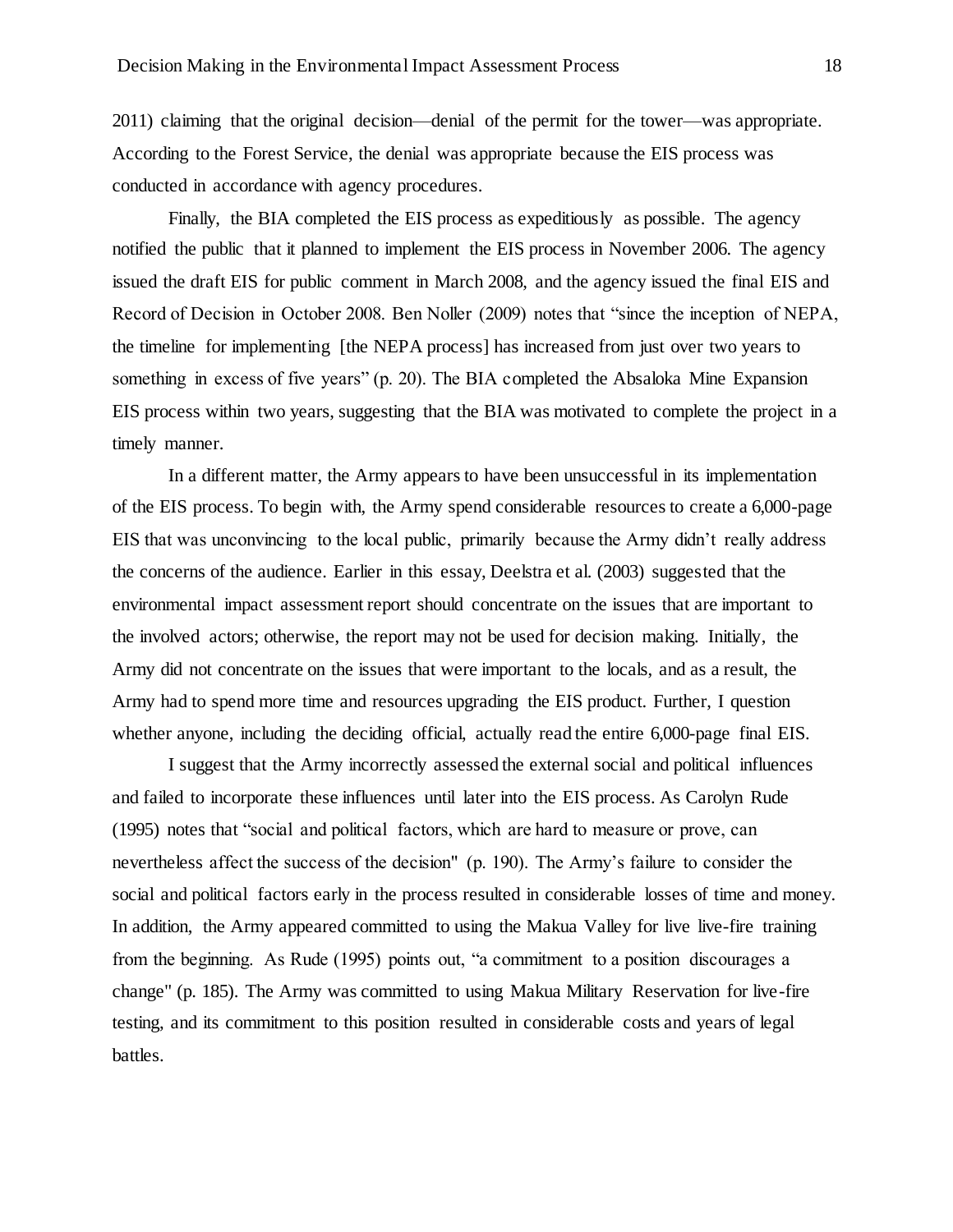#### **Conclusions**

This essay analyzed the results of three decision-making processes used by government agencies to approve or reject projects that have significant impacts on the environment. I tried to determine how these decisions fit into NEPA requirements. The purpose of NEPA, as provided in regulation 40 CFR 1500.1(c), is to promote better decisions:

Ultimately, of course, it is not better documents but better decisions that count. NEPA's purpose is not to generate paperwork—even excellent paperwork—but to foster excellent action. The NEPA process is intended to help public officials make decisions that are based on understanding of environmental consequences, and take actions that protect, restore, and enhance the environment.

However, in all three case studies (Army, Forest Service, and BIA), the agencies elevated social, cultural, and political considerations over environmental concerns. Both the Army and the BIA made decisions that didn't necessarily protect, restore, and enhance the environment. Academics (Bartlett, 1997; Dietz & Stern, 2008; Shepard, 2005) have previously suggested that government agencies would elevate human concerns over environmental concerns. Bronstein et al. (2005) agree, pointing out that "the underlying principle of NEPA is that all impacts of a project are eventually social, as they ultimately affect people" (p. 675). I suggest that many decision makers will probably decide that a project's social, cultural, and political impacts are more important than the environmental impacts. The U.S. Congress intended for NEPA to create a balance—a productive harmony—between environmental resources and people (Kreske, 1996). I question whether today's decision-making processes are representative of this balance, as intended by Congress, or whether Bartlett (1997) is correct—all environmental decisions are political in nature.

I considered the role of the EIS in environmental decision-making. According to regulation 40 CFR 1502.1, an EIS is more than a disclosure document. Further, the EIS shall be used by federal officials in conjunction with other relevant material to plan actions and make decisions. Some academics (Deelstra et al., 2003; Hansen et al., 2013; van Breda & Dijkema, 1998) suggest that the EIS process, not the EIS conclusion, influences the decision maker. Of my three case studies, only one decision (the Forest Service) appears to have been influenced by the process. The Army appears to have been influenced by internal pressures, while the BIA didn't experience any real internal or external pressures.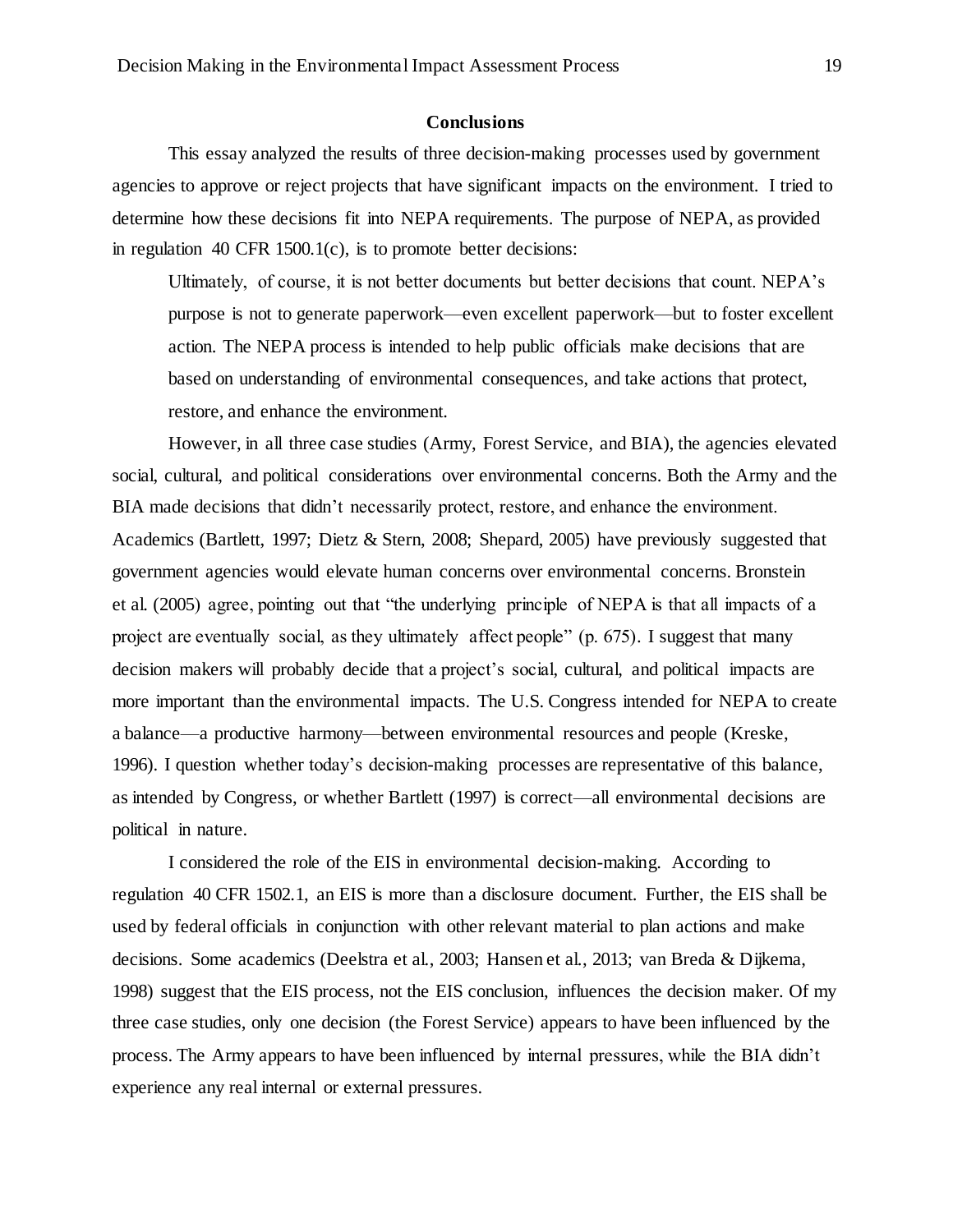I would like to close this essay with the advice of Joseph Arvai (2003). Arvai provides several recommendations for an effective decision-making process. This process should include a well-defined problem, the incorporation of values and objectives, and informed trade-offs between the various positions. Arvai suggests that "people may be more likely to accept decisions resulting from processes that seem fair, reasonable, and amenable to allowing all interested parties an opportunity to voice their feelings and concerns" (p. 286). This "suggests that it is not necessarily the *results* of participatory decision-making process that are important to people...rather, the *process* employed in attaining the decisions may be equally, if not more, important" (Arvai, 2003, p. 288). In other words, members of the public who participate in the decision-making process may be able to support the resulting policy decision, even if that decision does not result in the outcome that the public wanted. Perhaps the Army could have saved itself a lot of time and trouble if it had allowed the public to become more involved at an earlier time in the decision-making process?

## **Future Research Opportunities**

During my research of environmental decision-making, I identified a number of academic articles discussing the growing use of formal analytical tools and methodologies for systematic decision-making. For example, Ivy Huang, Jeffrey Keisler, and Igor Linkov (2011) describe a tool called multi-criteria decision analysis (MCDA), a formal methodology that can be used to compare alternative courses of action.

According to Huang et al. (2011), one commonly used MCDA is analytic hierarchy processes/analytic network processes (AHP/ANP). This tool compares paired criteria, asking which is more important, to produce weighted scores. Using the AHP/ANP process, it is possible that each alternative in an EIS could be assigned a numerical score. The alternative with the highest score could be considered the best alternative for selection; although, the score of each alternative could be manipulated by how the problem is structured and weights assigned.

None of the agencies discussed in this essay (Army, Forest Service, and BIA) used analytical tools or methodologies for their systematic decision-making. As noted earlier, many academics suggest that the process of decision making appears to have more impact over the decision maker than the results of an environmental assessment. Perhaps agencies can use these types of tools to promote decisions that are based on the recommendations provided in an environmental assessment report.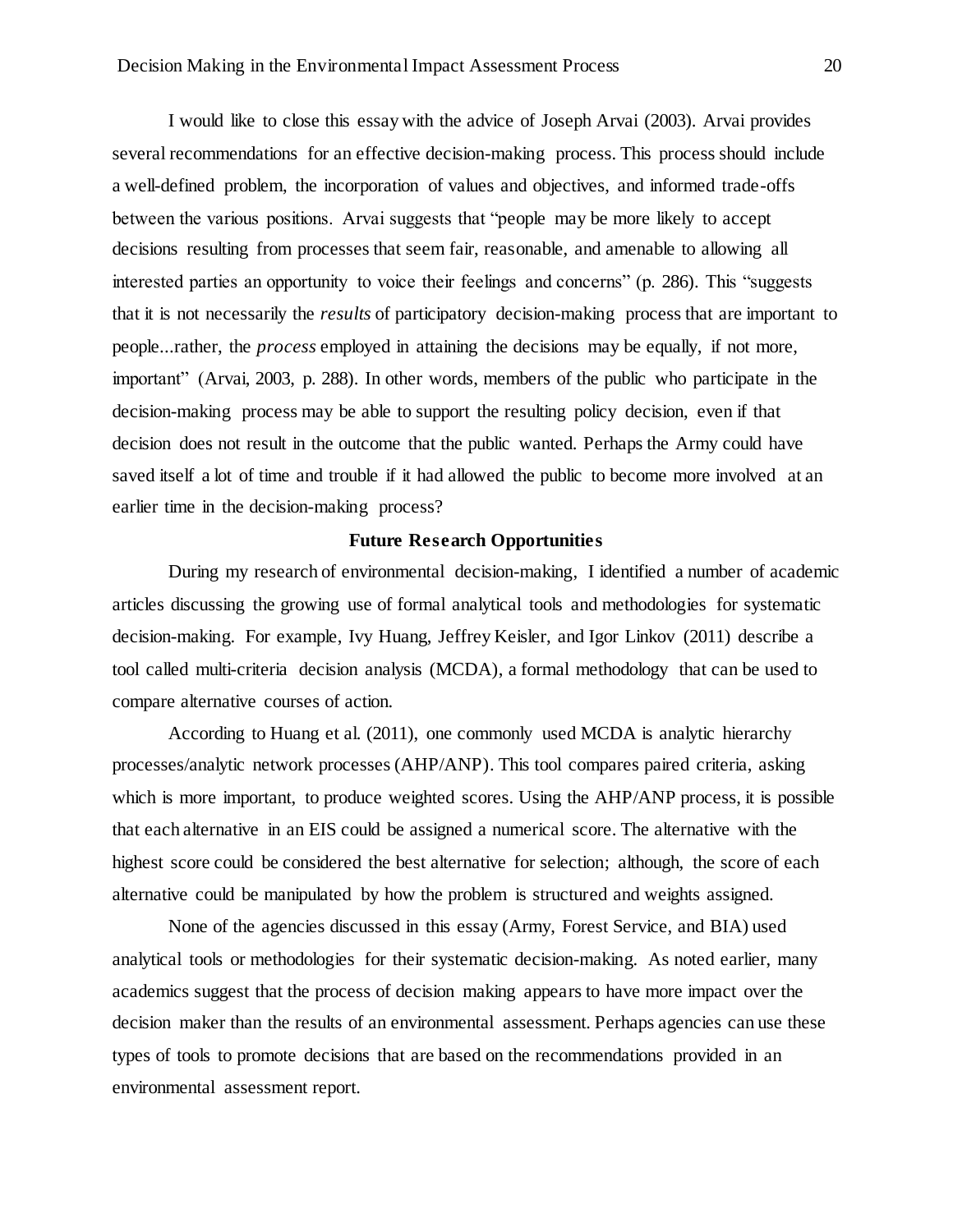## **Bibliography**

- Arvai, Joseph L. (2003). Using risk communication to disclose the outcome of a participatory decision-making process: Effects on the perceived acceptability of risk-policy decisions. *Risk Analysis: An Official Publication Of The Society For Risk Analysis, 23*(2), 281-289.
- Bartlett, R. V. (1997). The rationality and logic of NEPA revisited. In R. Clark & L. Canter (Eds.), *Environmental policy and NEPA: Past, present, and future* (pp. 51-60). Boca Raton, FL: St. Lucie Press.
- Bazerman, C., Little, J., & Chavkin, T. (2003). The production of information for genre activity spaces: information motives and consequences of the environmental impact statement. *Written Communication, 20*(4), 455-477.
- Berzok, L. A. (1986). The role of impact assessment in environmental decision making in New England: A ten-year retrospective. *Environmental Impact Assessment Review, 1986*(6), 103-133.
- Bronstein, D. A., Baer, D., Bryan, H., DiMento, J. F. C., & Narayan, S. (2005). National Environmental Policy Act at 35. *Science, 307*(5710), 674-675.
- Bushbaum, L. (2011). Back from the brink: Dragline miner Westmoreland Coal looks forward. *Coal Age, 116*(8), 48-52.
- Coppola, N. W. (2000). Rhetorical analysis of stakeholders in environmental communication: A model. In N. Coppola & B. Karis (Eds.), *Technical communication, deliberative rhetoric, and environmental discourse: Connections and directions* (pp. 21-36). Stamford, CT: Ablex Publishing Corp.
- Deelstra, Y., Nooteboom, S. G., Kohlmann, H. R., van den Berg, J., & Innanen, S. (2003). Using knowledge for decision-making purposes in the context of large projects in The Netherlands. *Environmental Impact Assessment Review, 23,* 517-541.
- Dietz, T., & Stern, P. C. (2008). *Public participation in environmental assessment and decision making*. Washington, DC: National Academies Press.
- Hansen, A. M., Kornov, L., Cashmore, M., & Richardson, T. (2013). The significance of structural power in strategic environmental assessment. *Environmental Impact Assessment Review, 39*, 37-45.
- Huang, I. B., Keisler, J., & Linkov, I. (2011). Multi-criteria decision analysis in environmental sciences: Ten years of applications and trends. *Science of the Total Environment, 409*, 3578-3594.
- Kreske, D. L. (1996). *Environmental impact statements: A practical guide for agencies, citizens, and consultants*. New York, NY: John Wiley & Sons.
- Krueger, F. L. (2011). *Decision on the appeal*. Retrieved from http://data.ecosystemmanagement.org/nepaweb/nepa\_home.php
- McGinty, K. A. (1997). *The National Environmental Policy Act: A study of its effectiveness after twenty-five years*. Council on Environmental Quality. Retrieved from http://ceq.eh.doe.gov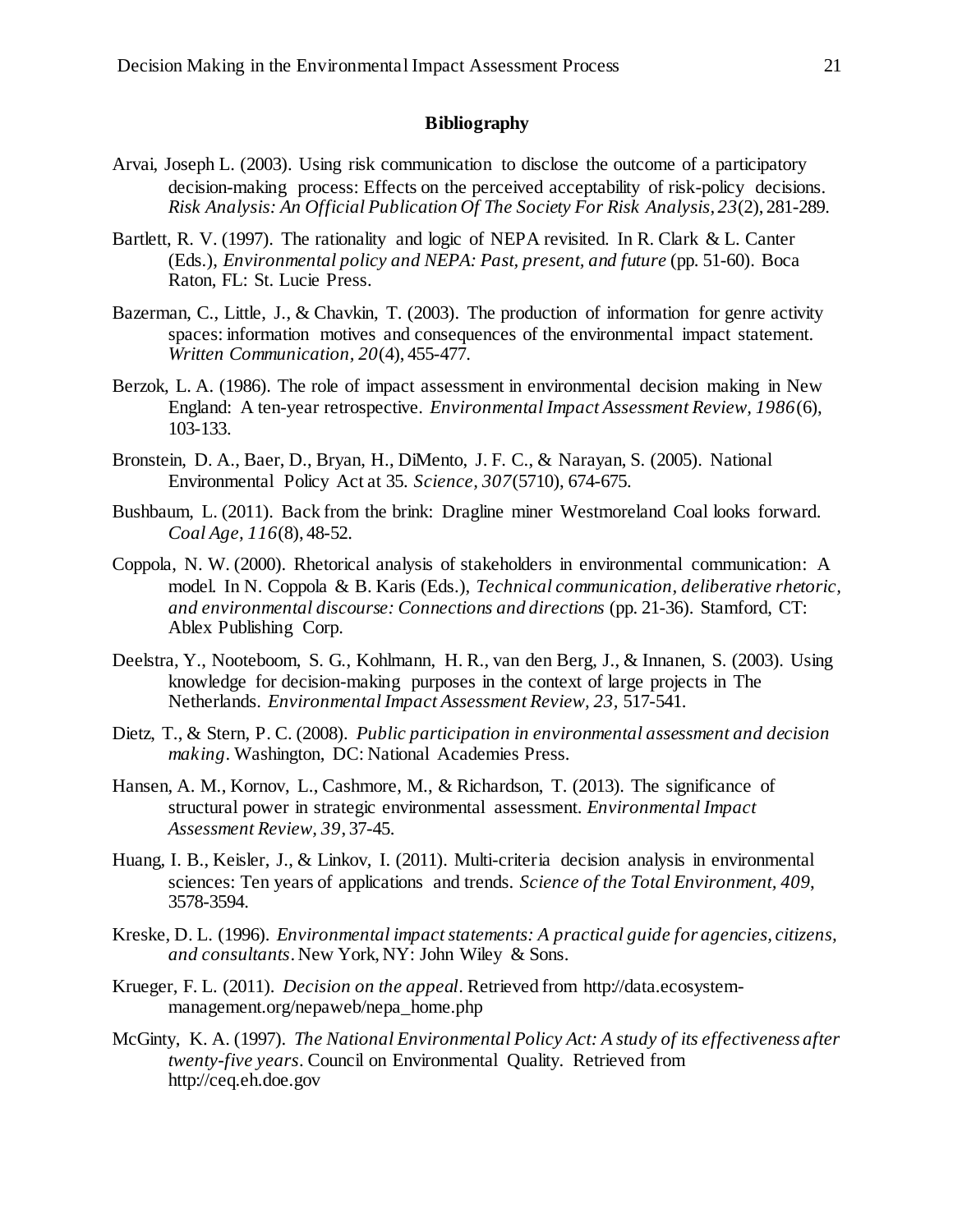- Milholland, S. (2010). In the eyes of the beholder: Understanding and resolving incompatible ideologies and languages in US environmental and cultural laws in relationship to Navajo sacred lands. *American Indian Culture and Research Journal, 34*(2), 103-124.
- Myers, S. L. (2001, April 1). Army faces fierce fight on historic Hawaii valley, *The New York Times*. Retrieved from http://www.nytimes.com
- Noller, B. (2009). Timely implementation of the National Environmental Policy Act process aids project success. *Cost Engineering, 51*(4), 20-23.
- Nowlin, M. B., & Henry, T. D. (2008). *Environmental Law: An environmentalist's perspective on NEPA*. Paper presented at the American Law Institute-American Bar Association, Washington, D.C.
- Rude, C. D. (1995). The report for decision making: Genre and inquiry. *Journal of Business and Technical Communication, 9*(2), 170-205.
- Shepard, R. B. (2005). Introduction. *Quantifying environmental impact assessments using fuzzy logic* (pp. 1-8). New York, NY: Springer Science+Business Media.
- Stern, M. J. & Predmore, S. A. (2011). Decision making, procedural compliance, and outcomes definition in U.S. Forest Service planning processes. *Environmental Impact Assessment Review, 31,* 271-278.
- U.S. Department of Agriculture. (2009). *Draft environmental impact statement for designation of the proposed Rinconada Communication Site*. Retrieved from http://www.fs.fed.us/nepa/nepa\_project\_exp.php?project=18460
- U.S. Department of Agriculture. (2011a). *Final environmental impact statement for designation of the proposed Rinconada Communication Site*. Retrieved from http://www.fs.fed.us/nepa/nepa\_project\_exp.php?project=18460
- U.S. Department of Agriculture. (2011b). *Record of decision designation of the proposed Rinconada Communication Site*. Retrieved from http://www.fs.fed.us/nepa/nepa\_project\_exp.php?project=18460
- U.S. Department of the Army. (2005). *Supplemental Draft Environmental Impact Statement: Military training activities at Makua Military Reservation, Hawaii*. Retrieved from http://www.garrison.hawaii.army.mil/makua/draft.htm
- U.S. Department of the Army. (2009a). *Final environmental impact statement: Military training activities at Makua Military Reservation, Hawaii (executive summary)*. Retrieved from http://www.garrison.hawaii.army.mil/makuaeis/final.html
- U.S. Department of the Army. (2009b). *Record of decision: Military training activities at Makua Military Reservation, Hawaii*. Retrieved from http://www.garrison.hawaii.army.mil/makua/default.htm
- U.S. Department of the Interior. (2008a). *Draft: Environmental impact statement for the Absaloka Mine Crow Indian Reservation South Extension coal lease approval, proposed mine development plan, and related federal and state permitting actions*. Retrieved from http://deq.mt.gov/eis.mcpx